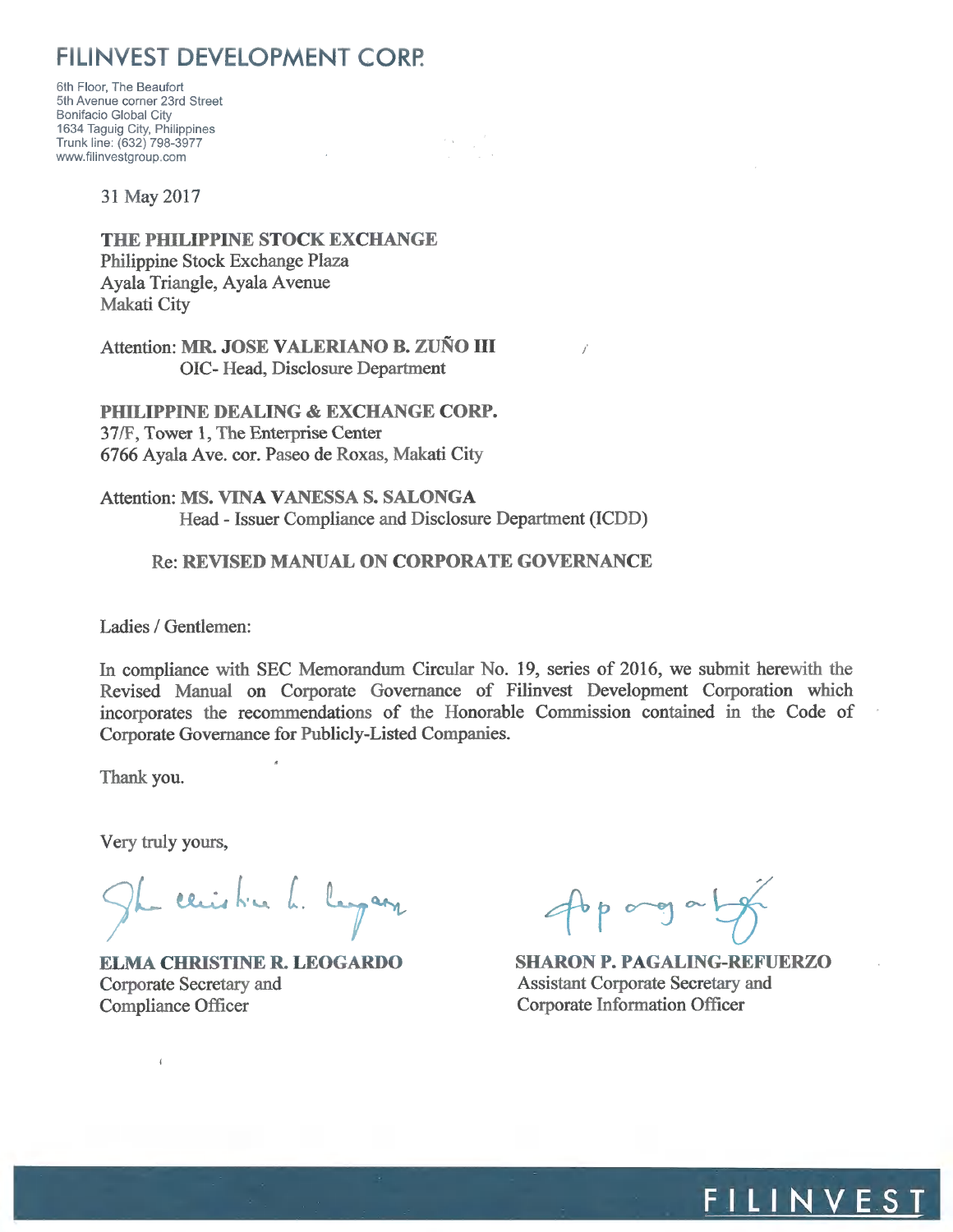

# **REVISED MANUAL ON CORPORATE GOVERNANCE 2017**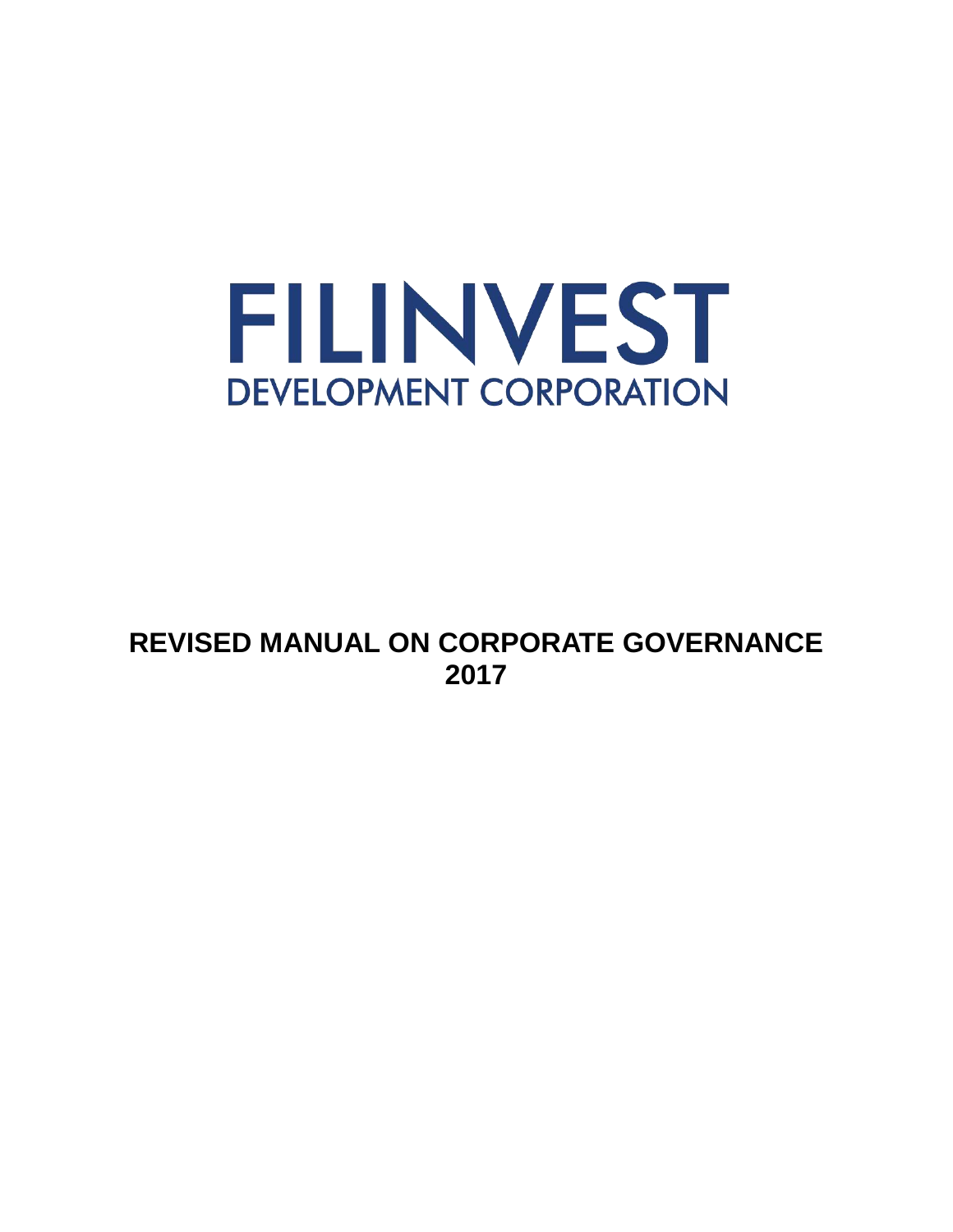# **TABLE OF CONTENTS**

| L.   |                                        |  |
|------|----------------------------------------|--|
| Ш.   |                                        |  |
| III. | Α.<br>B.<br>C.<br>D.<br>Ε.<br>F.<br>G. |  |
| IV.  |                                        |  |
| V.   |                                        |  |
|      |                                        |  |
|      |                                        |  |
|      |                                        |  |
| IX.  |                                        |  |
| X.   |                                        |  |
| XL.  |                                        |  |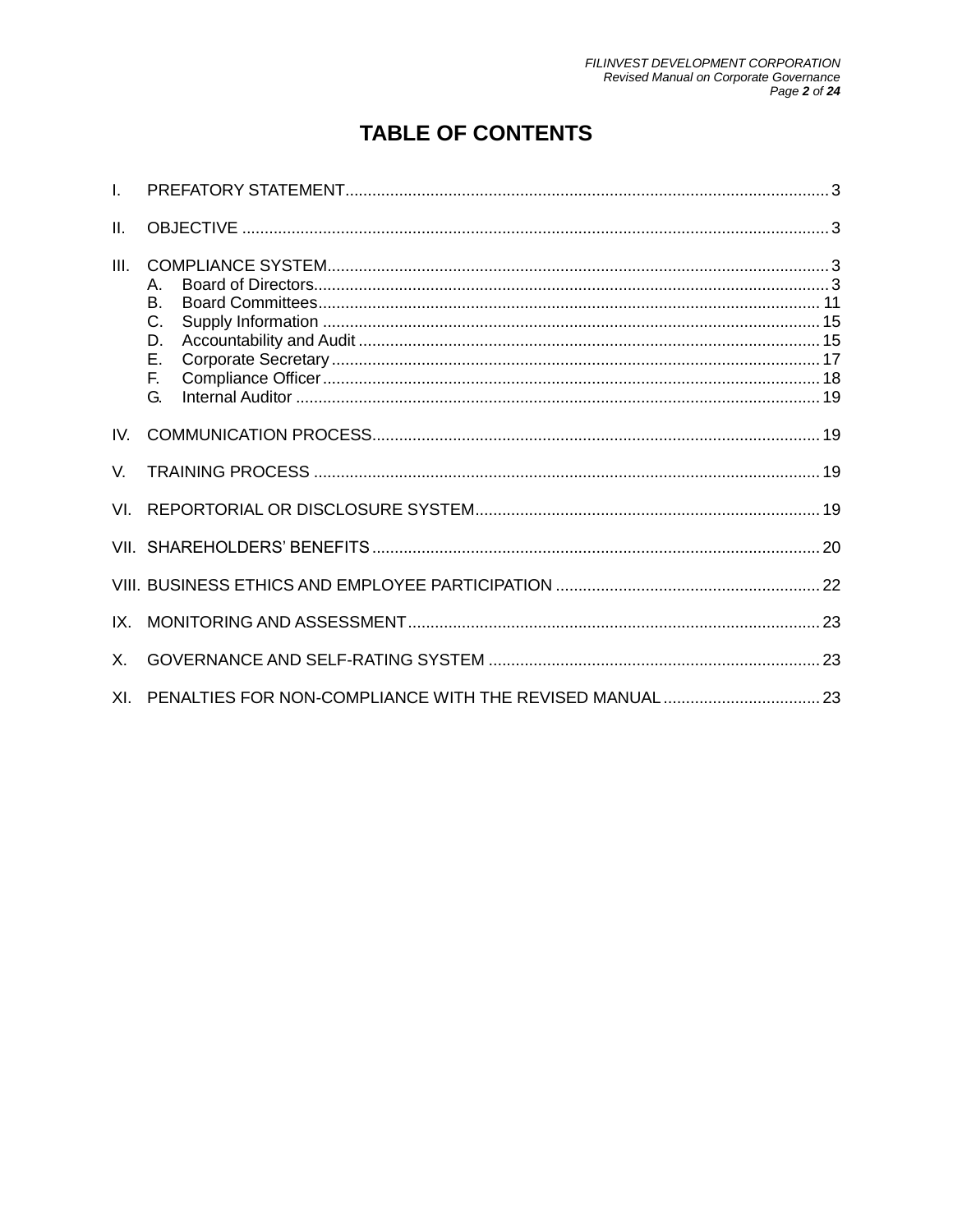# **FILINVEST DEVELOPMENT CORPORATION**

# **REVISED MANUAL ON CORPORATE GOVERNANCE**

(as amended on May 2017)

#### <span id="page-3-0"></span>**I. PREFATORY STATEMENT**

Pursuant to SEC Memorandum Circular No. 19, Series of 2017, the Board of Directors and Management of **FILINVEST DEVELOPMENT CORPORATION** (the "Corporation") hereby establish and adopt its updated corporate governance rules and commit themselves to the principles and best practices contained in this Revised Manual on Corporate Governance (the "Revised Manual") in the pursuit of the Corporation's goals.

#### <span id="page-3-1"></span>**II. OBJECTIVE**

This Revised Manual institutionalizes the principles of good corporate governance in the entire organization. The Board of Directors and Management of the Corporation recognize and affirm that good corporate governance is a necessary component of what constitutes sound strategic business management. Accordingly, every effort necessary to create awareness of good corporate governance within the organization shall be undertaken henceforth.

# <span id="page-3-3"></span><span id="page-3-2"></span>**III. COMPLIANCE SYSTEM**

# **A. Board of Directors**

Compliance with the principles of good corporate governance shall start with the Board of Directors.

It shall be the Board's responsibility to foster the long-term success of the Corporation and secure its sustained competitiveness in a manner consistent with its fiduciary responsibility, which it shall exercise in the best interest of the Corporation, its shareholders and other stakeholders. The Board shall conduct itself with utmost honesty and integrity in the discharge of its duties, functions and responsibilities.

The Board shall provide an independent check on management. As such, it is vitally important that a number of board members be independent from management.

# **(1) Composition of the Board of Directors**

The Board shall be composed of at least five (5) but not more than fifteen (15) members elected by shareholders. The Corporation, being a publicly-listed company, shall have at least three (3) independent directors or such independent directors as shall constitute at least one-third (1/3) of the members of such Board, whichever is higher.

The election, qualifications and disqualifications of the independent directors shall be in accordance with the amended by-laws of the Corporation.

The Board shall include a balance of executive and non-executive directors (including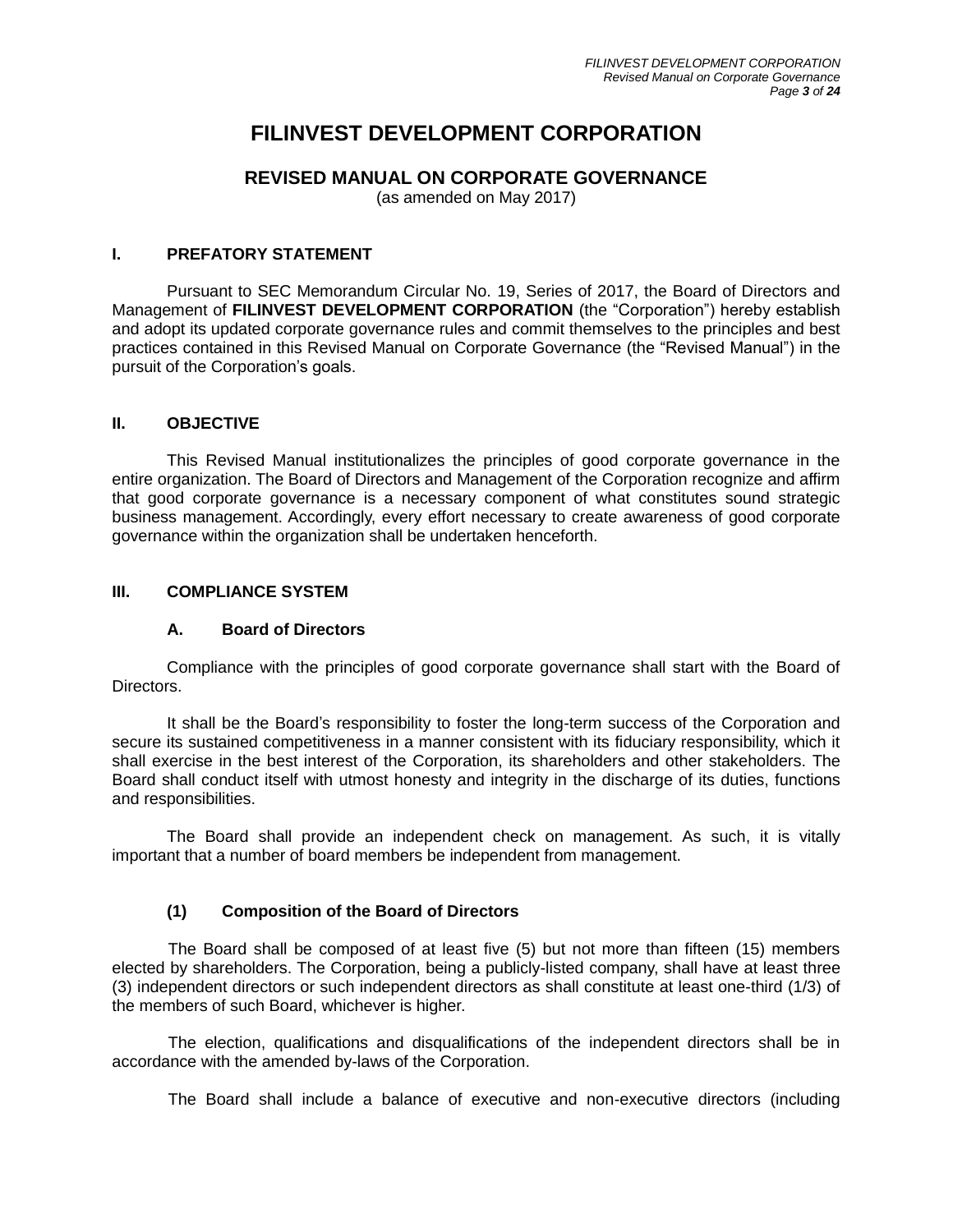independent non-executives), having a clear division of responsibilities such that no individual or small group of individuals can dominate the Board's decision making. The non-executive directors shall be given the opportunity to have exclusive and periodic meetings with the external auditors and heads of the internal audit, compliance and risk functions.

The non-executive directors should be of sufficient qualifications, stature and number to carry significant weight in the Board's decisions. The non-executive directors may concurrently serve as director in up to a maximum of five (5) publicly-listed companies. Non-executive directors considered by the Board to be independent shall be identified in the annual report.

# **(2) General Responsibilities of the Board of Directors**

It is the Board's responsibility to foster long-term success of the Corporation, and to sustain its competitiveness and profitability in a manner consistent with its corporate objectives and the best interests of its stockholders and other stakeholders.

The Board will formulate the Corporation's vision, mission, strategic objectives, policies and procedures, annual budgets and business plans, that shall guide its activities, including the means to effectively monitor management's performance.

# **(3) Specific Duties and Functions of the Board of Directors**

To ensure a high standard of best practice for the Corporation, its stockholders and other stakeholders, the Board will conduct itself with utmost honesty and integrity in the discharge of its duties, functions and responsibilities which include, among others, the following:

- (a) Install a process of selection to ensure a mix of competent directors and officers;
- (b) Determine the Corporation's purpose, its vision and mission and strategies to carry out its objectives;
- (c) Ensure that the Corporation complies with all relevant laws, regulations and codes of best business practices;
- (d) Identify the Corporation's stakeholders in the community in which it operates or are directly affected by its operations and formulate a clear policy of accurate, timely and effective communication with them;
- (e) Adopt a system of internal checks and balances;
- (f) Identify key risk areas and key performance indicators and monitor these actors with due diligence;
- (g) Approve and oversee the implementation of risk management policies;
- (h) Properly discharge Board functions by meeting regularly. Independent views during Board meetings shall be given due consideration and all such meetings shall be duly minuted;
- (i) Keep Board authority within the powers of the institution as prescribed in the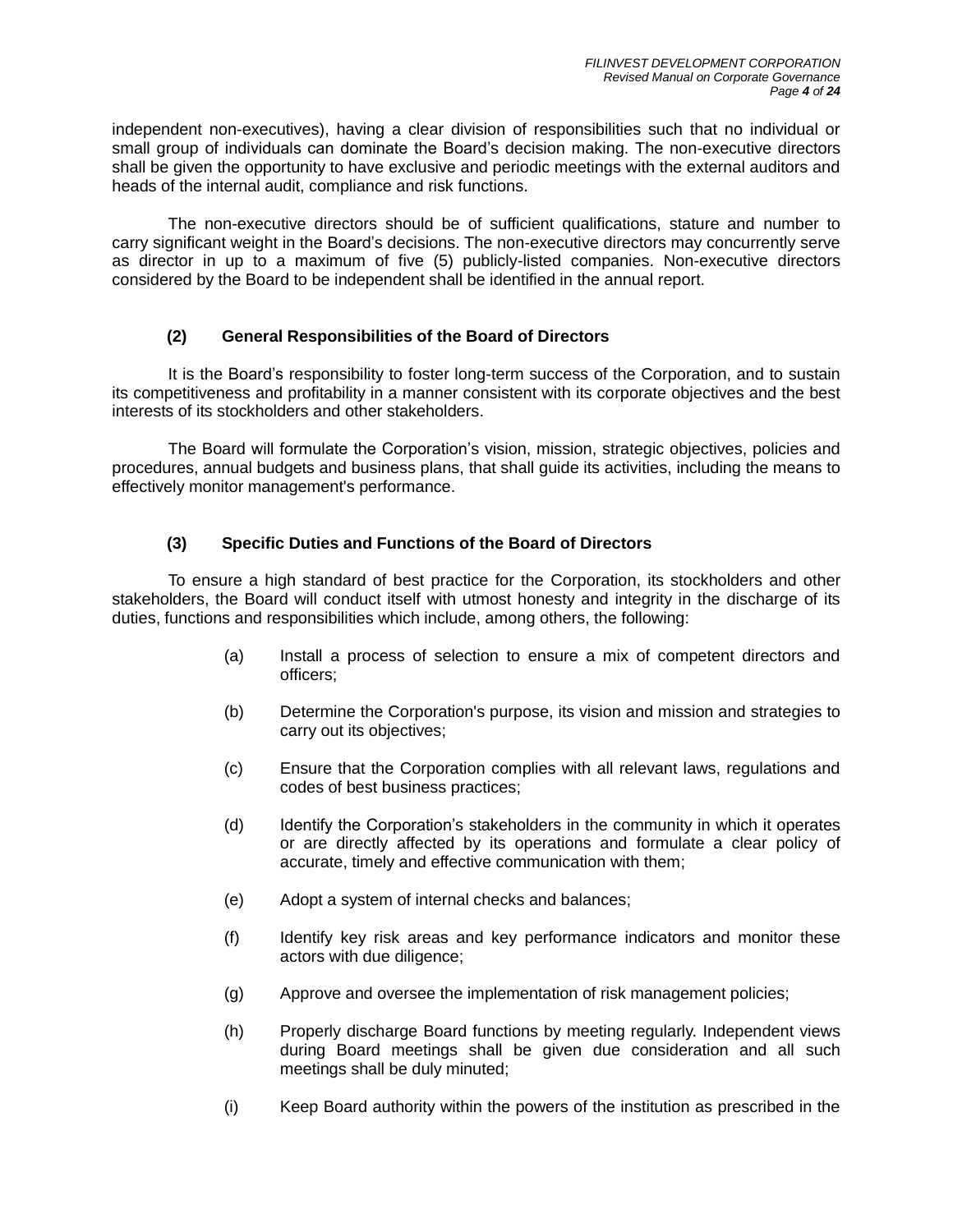Articles of Incorporation, By-Laws and existing laws, rules and regulations;

- (j) Periodically evaluate and monitor implementation of strategies and policies, business plans and operating budgets, as well as Management's over-all performance to ensure optimum results;
- (k) Provide sound strategic policies and guidelines to the Corporation on major capital expenditures and establish programs that can sustain its long-term viability and strength;
- (l) Formulate and implement policies and procedures that would ensure the integrity and transparency of related party transactions between and among the Corporation and its parent company, joint ventures, subsidiaries, associates, affiliates, major stockholders, officers and directors, including their spouses, children and dependent siblings and parents, and of interlocking director relationships by members of the Board;
- (m) Establish and maintain an alternative dispute resolution system in the Corporation that can amicably settle conflicts or differences between the Corporation and its stockholders, and the Corporation and third parties, including the regulatory authorities;
- (n) Establish and maintain an investor relations program that will keep the stockholders informed of important developments in the Corporation;
- (o) Establish a performance management framework that will ensure that the Management, including the Chief Executive Officer ("CEO"), and personnel's performance is at par with the standards set by the Board and Senior Management; and
- (p) Adopt a Board Charter that formalizes and states its roles, responsibilities and accountabilities in carrying out its fiduciary duties. The Board Charter shall serve as a guide to the directors in the performance of their functions and shall be publicly available and posted on the Corporation's website.

#### **(4) Duties and Responsibilities of a Director**

A director's office is one of trust and confidence. A director should act in the best interest of the Corporation in a manner characterized by transparency, accountability and fairness. He should also exercise leadership, prudence and integrity in directing the Corporation towards sustained progress.

- (a) To conduct fair business transactions with the Corporation and to ensure that personal interest does not bias Board decisions;
- (b) To devote time and attention necessary to properly discharge his duties and responsibilities;
- (c) To act judiciously;
- (d) To exercise independent judgment;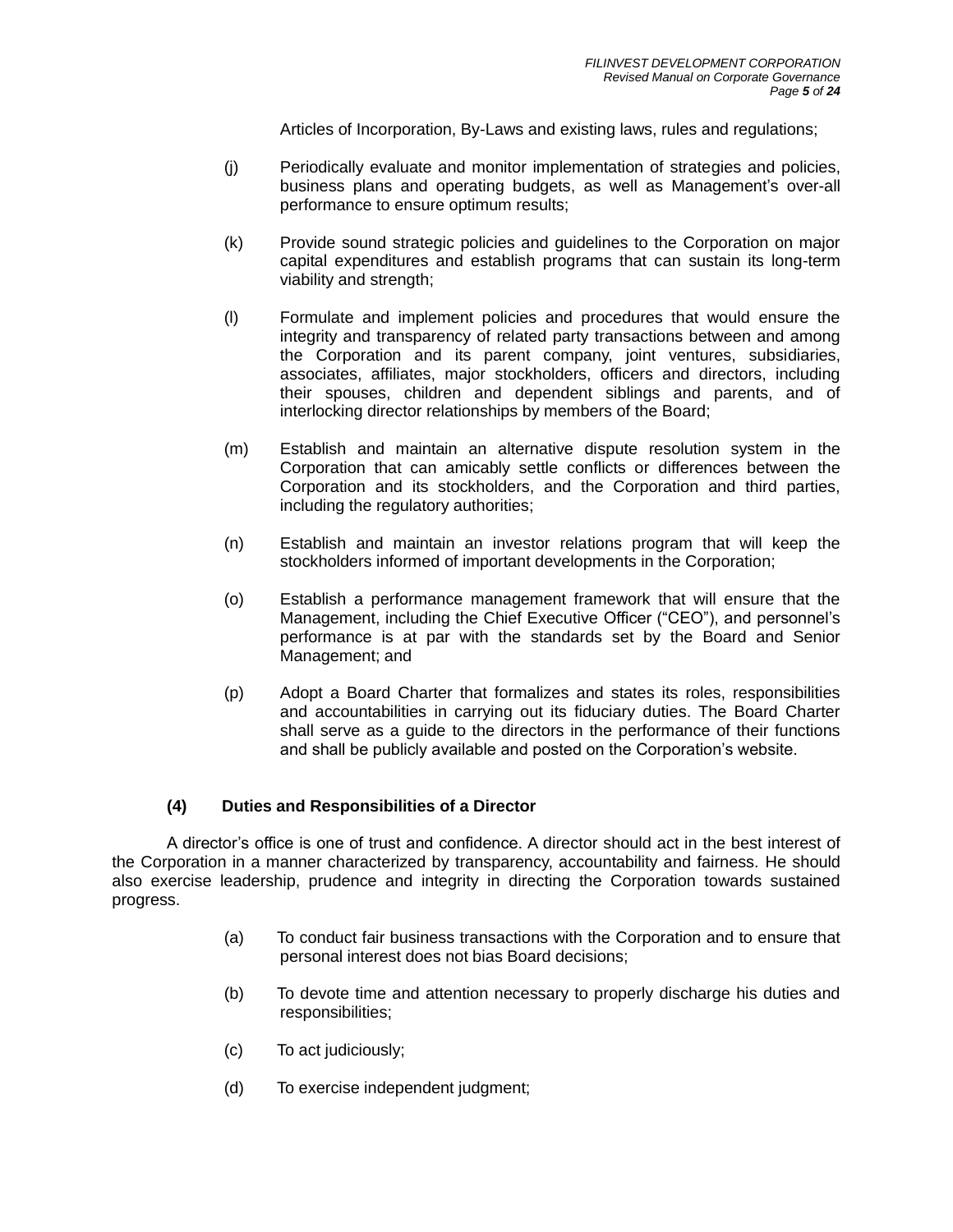- (e) To have a working knowledge of the statutory and regulatory requirements affecting the Corporation, including the contents of its Articles of Incorporation and By-Laws, the requirements of the Securities and Exchange Commission ("SEC" or the "Commission"), and where applicable, the requirements of other regulatory agencies;
- (f) To observe confidentiality;
- (g) To ensure the continuing soundness, effectiveness and adequacy of the Corporation's control environment.

# **(5) Internal Control Responsibilities of the Board**

The control environment is composed of: (a) the Board which ensures that the Corporation is appropriately and effectively managed and controlled, (b) a Management that actively manages and operates the Corporation in a sound and prudent manner, (c) the organizational and procedural controls supported by an effective management information system and risk management reporting system, and (d) the independent audit mechanisms to monitor the adequacy and effectiveness of the organization's governance, operations, information systems, to include reliability and integrity of financial and operational information, effectiveness and efficiency of operations, safeguarding of assets, and compliance with laws, rules and regulations, and contracts.

The minimum internal control mechanisms for the Board's oversight responsibility may include:

- (a) Defining the duties and responsibilities of the Chief Executive Officer ("CEO"), Chief Risk Officer ("CRO"), Compliance Officer and Chief Audit Executive ("CAE");
- (b) Selecting and appointing an individual with appropriate ability, integrity and experience to fill the roles of the CEO, CRO, CCO, and CAE;
- (c) Reviewing proposed senior management appointments;
- (d) Ensuring the selection, appointment and retention of qualified and competent Management and control functions;
- (e) Reviewing the Corporation's personnel and human resource policies and sufficiency, conflict of interest situations, changes to the compensation plan for employees and officers, and management succession plan;
- (f) Establishment of an internal audit system that can reasonably assure the Board, Management and stockholders that its key organizational and operational controls are faithfully complied with. The Board may appoint a CAE to perform the audit function, and may require him to report to a level in the organization that allows the internal audit activity to fulfill its mandate. The CAE shall be guided by the International Standards on Professional Practice of Internal Auditing.

The minimum internal control mechanisms for management's operational responsibility would center on the CEO, being ultimately accountable for the Corporation's organizational and procedural controls.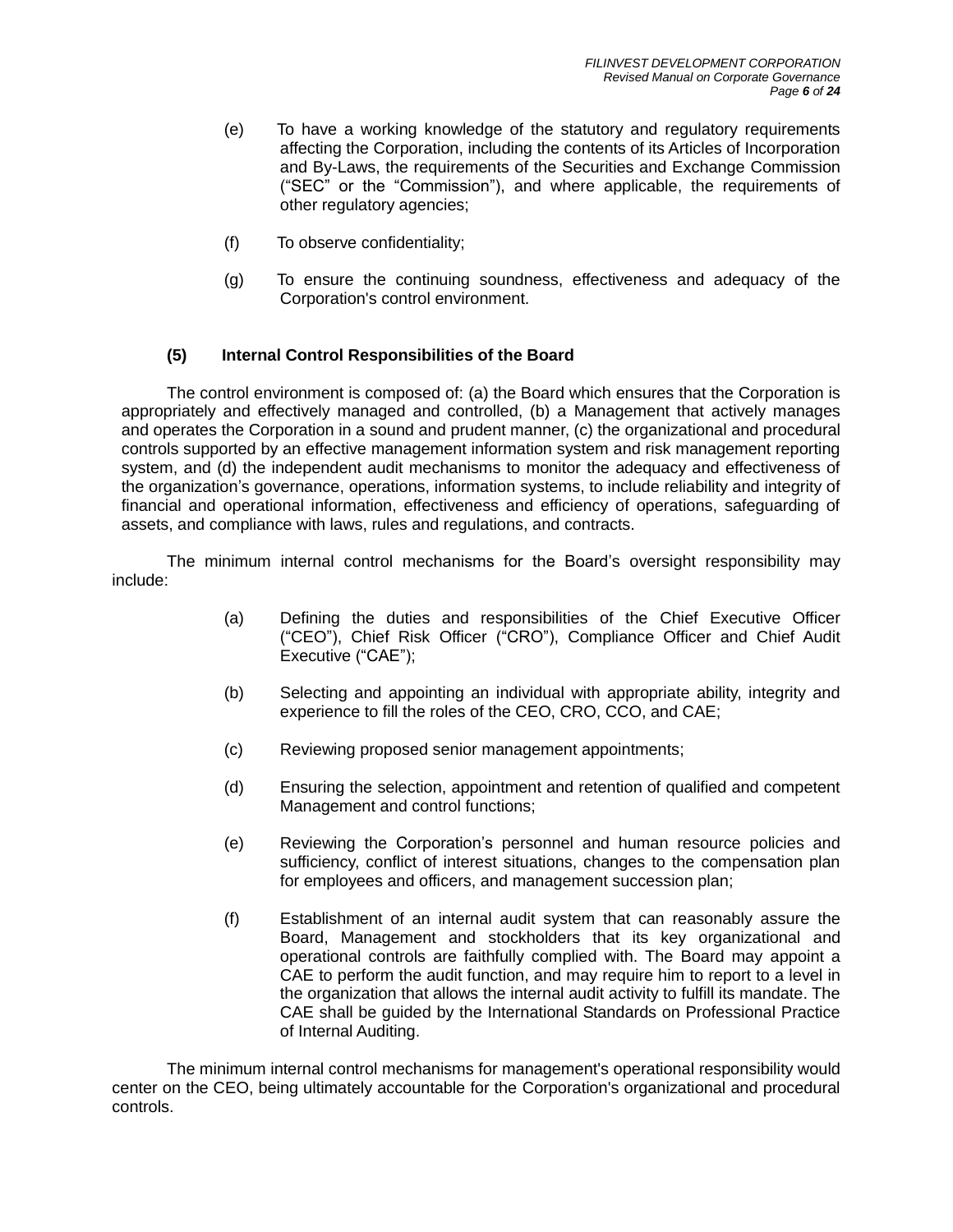#### **(6) Board Meetings and the Quorum Requirement**

The members of the Board should attend its regular and special meetings in person or through teleconferencing conducted in accordance with the rules and regulations of the Commission.

Independent directors should always attend Board meetings. Unless otherwise provided in the By-Laws, their absence shall not affect the quorum requirement. However, the Board may, to promote transparency, require the presence of at least one independent director in all its meetings.

The Corporation shall submit to the Commission a sworn certification on the directors' record of attendance in Board meetings in a particular year, on or before January 30 of the following year.

#### **(7) Remuneration of the Members of the Board and Officers**

Levels of remuneration shall be sufficient to attract and retain the directors, if any, and officers needed to run the Corporation successfully. The Corporation should, however, avoid paying more than what is necessary for this purpose. A proportion of executive directors' remuneration may be structured so as to link rewards to corporate and individual performance.

The Board shall establish formal and transparent procedures for the development of a policy on executive remuneration or determination of remuneration levels for individual directors depending on the particular needs of the Corporation. In no case should a director be allowed to participate in decisions relating to his remuneration.

The Corporation's annual reports, information and proxy statements shall include a clear, concise and understandable disclosure of all plan and non-plan compensation awarded to, earned by, paid to, or estimated to be paid to, directly or indirectly to all individuals serving as the CEO or acting in a similar capacity during the last completed fiscal year, regardless of the compensation level, and the Corporation's four (4) most highly compensated executive officers other than the CEO who were serving as the CEO or acting in a similar capacity during the last completed year.

#### **(8) Nomination, Election, Qualification and Disqualification of Directors**

The Board shall promulgate the guidelines and criteria for the nomination and disclose the same in the Corporation's information or proxy statement or such other reports required to be submitted to the Commission. The guidelines shall contain the procedure for the acceptance of nominations from all stockholders of the Corporation.

All candidates nominated to become a member of the Board of Directors shall be prescreened and shortlisted. The Nomination Committee shall ensure that the Board shall be diverse in terms of age, culture, gender and expertise and take into account the following qualifications and disqualifications:

#### **Qualifications**

- Holder of at least one (1) share of stock of the Corporation;
- At least a college graduate or have sufficient experience in managing the business to substitute for such formal education;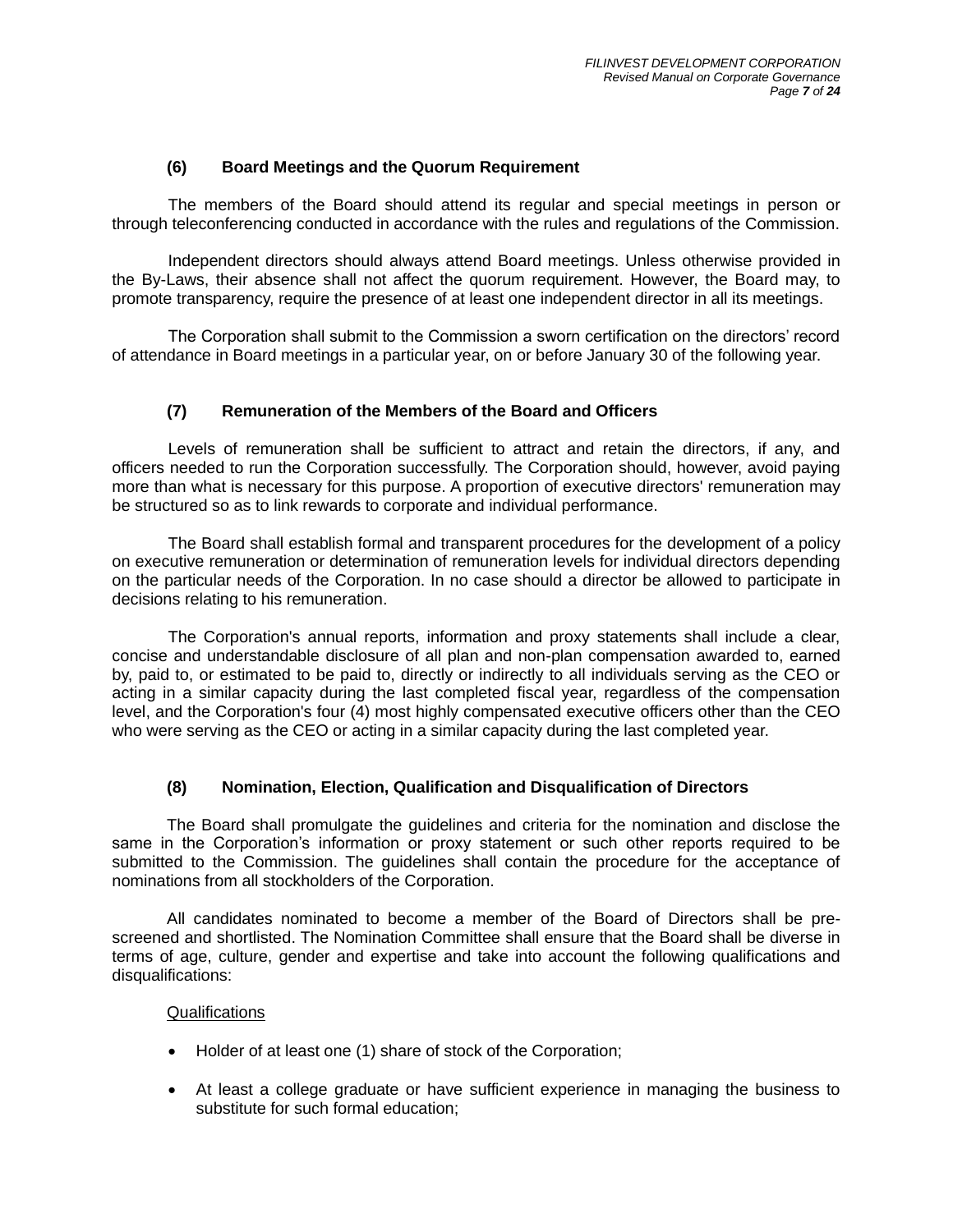- At least twenty-one (21) years old;
- Proven to possess integrity and probity; and
- Assiduous.

#### **Permanent Disqualifications**

- (a) Any person convicted by final judgment or order by a court or competent administrative body of an offense involving moral turpitude, fraud, embezzlement, theft, estafa, counterfeiting, misappropriation, forgery, bribery, false affirmation, perjury or other fraudulent acts;
- (b) Any person finally found by the Commission or a court or other administrative body to have willfully violated, or willfully aided, abetted, counseled, induced or procured the violation of, any provision of the Securities Regulation Code, the Corporation Code, or any other law administered by the Commission or the Bangko Sentral ng Pilipinas ("BSP"), or any rule, regulation or order of the Commission or the BSP;
- (c) Any person judicially declared to be insolvent;
- (d) Any person finally found guilty by a foreign court or equivalent financial regulatory authority of acts, violations or misconduct similar to any of the acts, violations or misconduct listed in the foregoing paragraphs;
- (e) Conviction by final judgment of an offense punishable by imprisonment for a period exceeding six (6) years, or a violation of the Corporation Code, committed within five (5) years prior to the date of his election or appointment;
- (f) Any person finally convicted judicially or order by an administrative body of any crime that (a) involves the purchase or sale of securities, as defined in the Securities Regulation Code; (b) arises out of the person's conduct as an underwriter, broker, dealer, investment adviser, principal, distributor, mutual fund dealer, futures commission merchant, commodity trading advisor, or floor broker, or (c) arises out of his fiduciary relationship with a bank, quasi-bank, trust company, investment house or as an affiliated person of any of them;
- (g) Any person, who, by reason of misconduct, is permanently enjoined by final judgment or order of the Commission or any court or administrative body of competent jurisdiction from: (a) acting as underwriter, broker, dealer, investment adviser, principal, distributor, mutual fund dealer, futures commission merchant, commodity trading advisor, or floor broker, (b) acting as director or officer of a bank, quasi-bank, trust company, investment house, or investment company; (c) engaging in or continuing any conduct or practice in any of the capacities mentioned in subparagraphs (a) and (b) above, or willfully violating the laws that govern securities and banking activities.

The disqualification shall also apply if such person is currently the subject of an order of the Commission or any court or administrative body denying, revoking or suspending any registration, license or permit issued to him under the Corporation Code, Securities Regulation Code or any other law administered by the Commission or BSP, or has otherwise been restrained to engage in any activity involving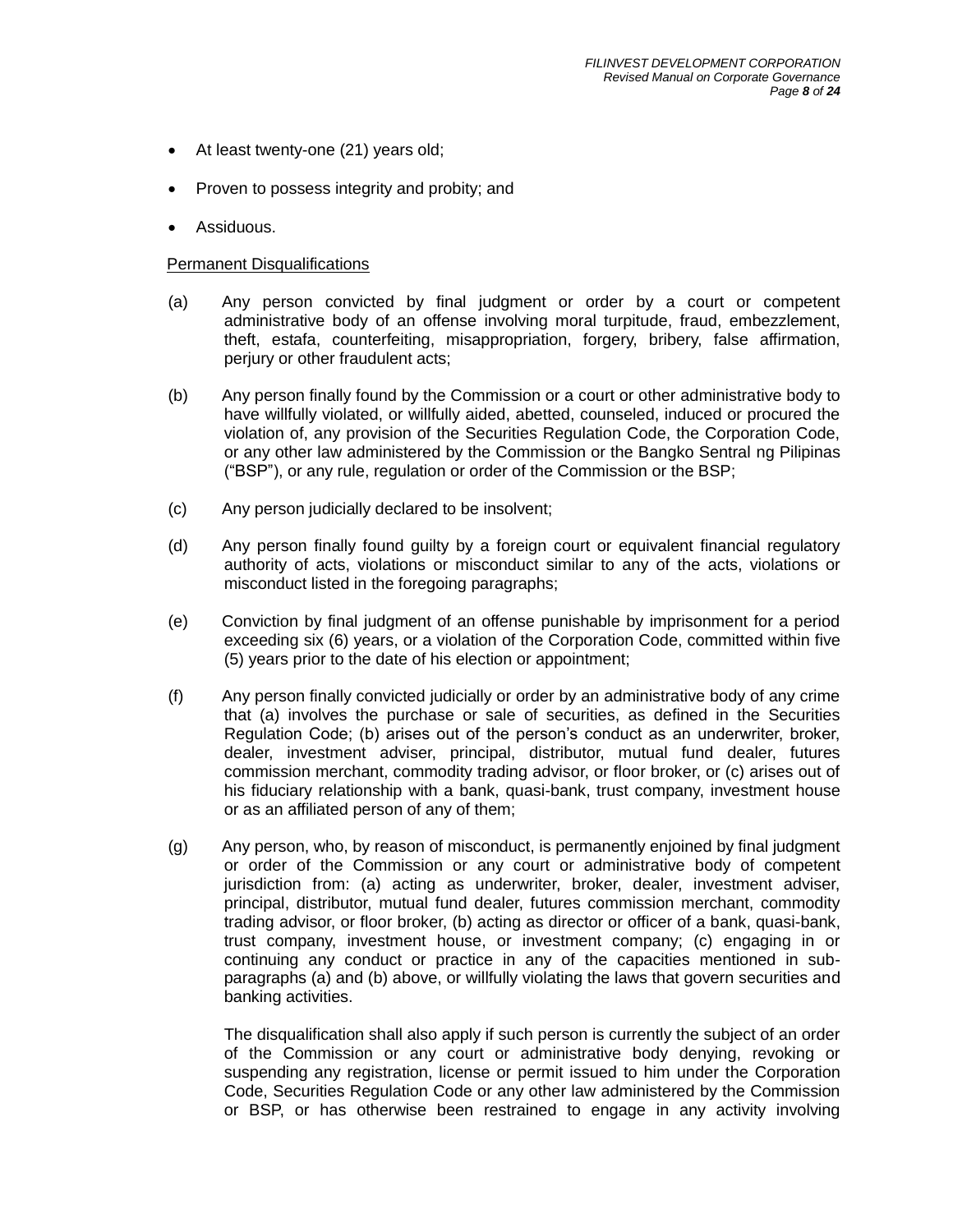securities and banking, or such person is currently the subject of an effective order of a self-regulatory organization suspending or expelling him from membership participation or association with a member or participant of the organization;

- (h) All other grounds for disqualification under the Articles of Incorporation and By-Laws of the Corporation; and
- (i) Other grounds as the Commission may provide.

#### Temporary Disqualifications

- (a) Refusal to fully disclose the extent of his business interest as required under the Securities Regulation Code and its Implementing Rules and Regulations. This disqualification shall be in effect as long as his refusal persists;
- (b) Absence or non-participation for whatever reason/s in more than fifty percent (50%) of all meetings, both regular and special, of the Board of Directors during his incumbency, or any twelve (12) month period during said incumbency. This disqualification applies for purposes of the succeeding election;
- (c) Dismissal or termination from directorship in another publicly listed corporation, public company, registered issuer of securities and holder of a secondary license from the Commission, for cause. This disqualification shall be in effect until he has cleared himself of any involvement in the alleged irregularity that gave rise to his dismissal or termination;
- (d) Being under preventive suspension by the Corporation;
- (e) If the independent director becomes an officer or employee of the same corporation, he shall be automatically disqualified from being an independent director;
- (f) Conviction that has not yet become final referred to in the grounds for permanent disqualification of independent directors; and
- (g) If the beneficial equity ownership of an independent director in the Corporation or its subsidiaries and affiliates exceeds two percent (2%) of its subscribed capital stock. The disqualification from being elected as an independent director is lifted if the limit is later complied with.

#### **(9) Independent Directors**

Independent directors may serve for a maximum cumulative term of nine (9) years. Thereafter, the independent directors shall be perpetually disqualified from being reelected as an independent director in the Corporation. The Board may nonetheless retain an independent director who has served for nine (9) years provided that, the reelection is supported by meritorious justification and that the shareholders have given their approval during the annual shareholders' meeting.

In the event that the Chairman of the Board is not independent or the position of Chairman and Chief Executive Officer is held by one person, the Board shall designate a lead director among the independent directors. The Lead Independent Director shall have the following roles and functions: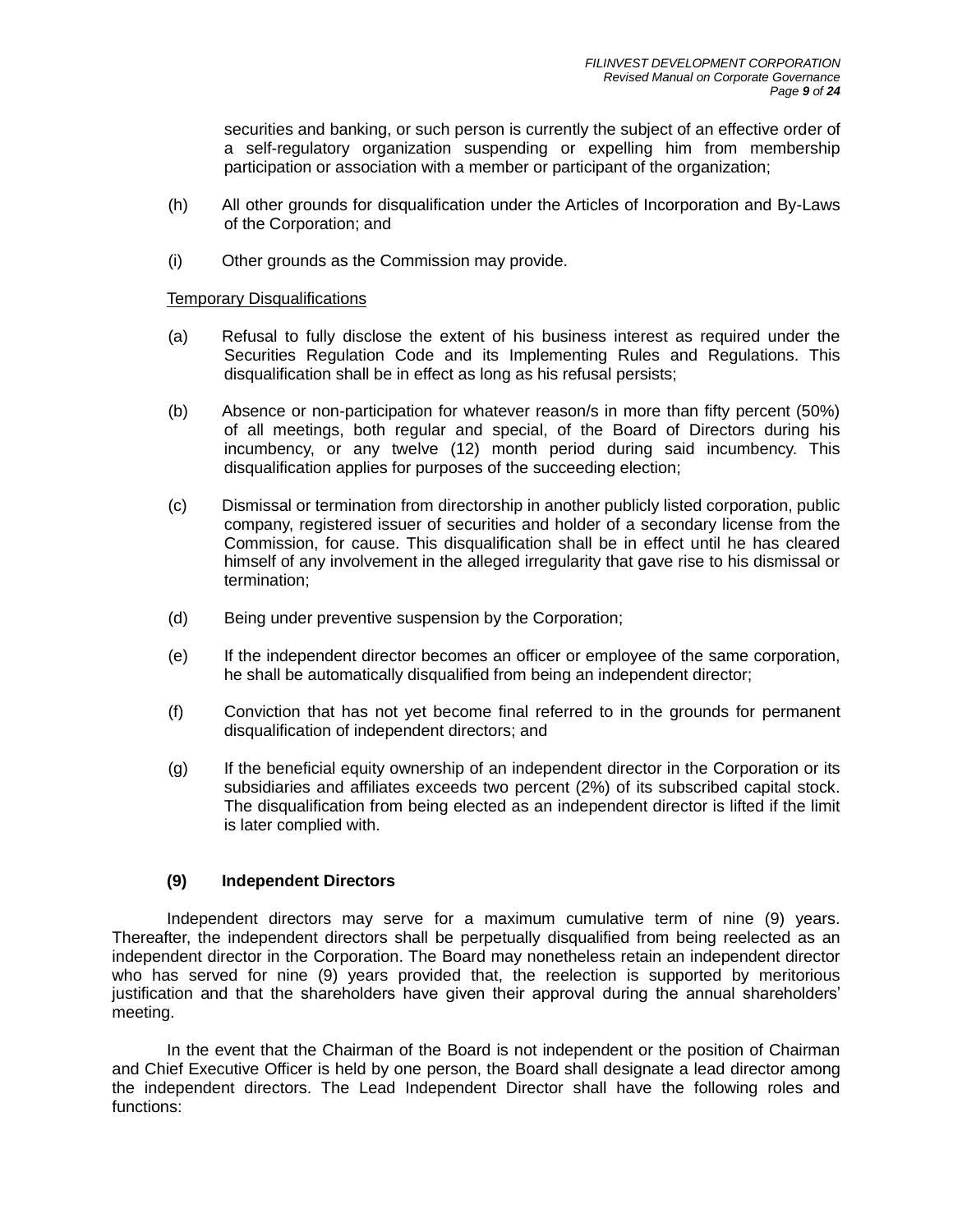- (a) Serve as an intermediary between the Chairman and the other directors when necessary;
- (b) Convenes and chairs meetings of the non-executive directors; and
- (c) Contributes to the performance evaluation of the Chairman, as required.

#### **(10) Chairman and Chief Executive Officer**

The function of the Chairman is to preside at all the meetings of the stockholders and the Board of the Directors. He may also call special meetings of the stockholders and Board of Directors pursuant to the Corporation's By-laws.

The President, who shall be elected by the Board from among its members, shall be the CEO of the Corporation. He shall, subject to the control of the Board, have direct and immediate supervision over the long-term and daily operations and management of the Corporation and shall execute and administer the administrative and operational policies approved by the Board. He shall also exercise such powers as may be vested upon him by the Board not incompatible with law or the Corporation's By-laws. He may, at his discretion, delegate to a CEO some of his responsibilities subject to such rules and limitations as the Board may prescribe.

The roles of the Chairman and the CEO shall as far as practicable be separate to ensure an appropriate balance of power, increased accountability and greater capacity of the Board for independent decision-making. The Corporation shall disclose the relationship between the Chairman and the CEO upon their election.

The Chairman of the Board shall have the following roles and responsibilities:

- (a) Preside all the meetings of the stockholders and the Board and ensures that such meetings are held in accordance with the By-Laws of the Corporation or as the Chairman may deem necessary;
- (b) Supervise the preparation of the agenda of the meeting in coordination with the Corporate Secretary, taking into consideration the suggestions of the CEO, the Management and the Directors;
- (c) Provide leadership in the Board by ensuring effective functioning of the Board and maintaining a relationship of trust with board members;
- (d) Ensure that the Board receives accurate, timely, relevant, insightful, concise, and clear information to enable it to make sound decisions;
- (e) Make certain that the meeting agenda focuses on strategic matters, including the overall risk appetite of the Corporation, considering the developments in the business and regulatory environments, key governance concerns, and contentious issues that will significantly affect operations;
- (f) Facilitate discussions on key issues by fostering an environment conducive for constructive debate and leveraging on the skills and expertise of individual directors;
- (g) Assure the availability of proper orientation for first-time directors and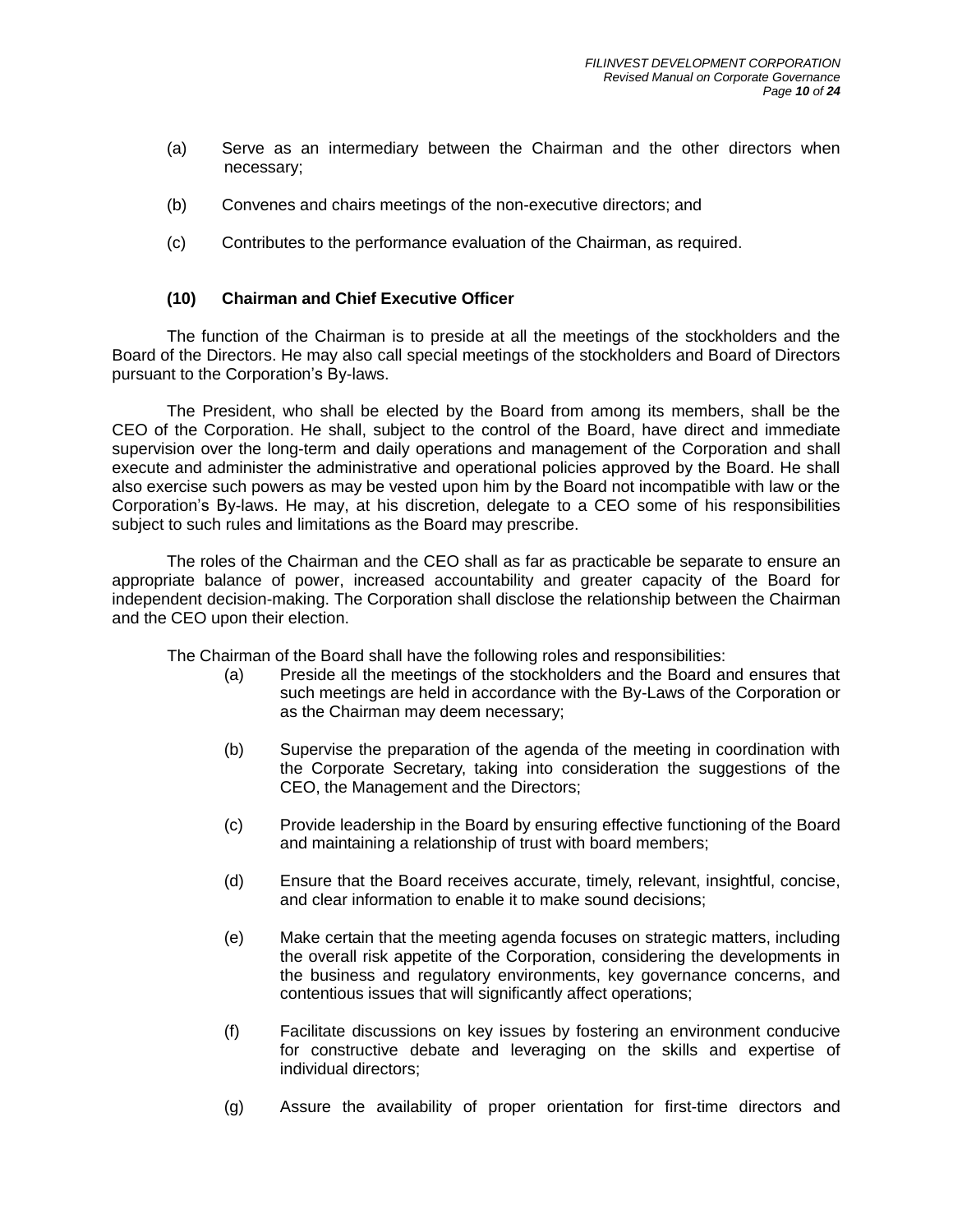continuing training opportunities for all directors; and

(h) Make sure that performance of the Board is evaluated at least once a year and discussed or followed up on.

Where both positions of the Chairman and CEO are unified, there is clearly one leader to provide a single vision and mission. In this instance, checks and balances should be clearly provided to help ensure that independent outside views, perspectives, and judgments are given proper hearing in the Board.

#### **B. Board Committees**

<span id="page-11-0"></span>To aid in good corporate governance, the Board shall form the (1) Corporate Governance Committee, (2) the Audit and Risk Management Committee and (3) Related Party Transaction Committees.

The Board Committees shall each have its respective Committee Charters stating the purposes, memberships, structures, operations, reporting processes, resources and other relevant information. The Charters shall provide the standards for evaluating the performance of the Committees. Committee Charters shall be publicly available and posted on the Corporation's website.

#### **(1) Corporate Governance Committee**

The Corporate Governance Committee shall assist the Board in fulfilling its corporate governance and compliance responsibilities. The Committee shall be composed of the Chairman of the Board and at least three (3) members of the Board, all of whom shall be independent directors. The Chairman of the Committee shall be an independent director.

The Corporate Governance Committee shall have the following duties and responsibilities:

- (a) Ensure the effectiveness and due observance of corporate governance principles and guidelines of the Board, its committees' and executive management;
- (b) Oversee the periodic performance evaluation of the Board and its committees as well as executive management, and conducts an annual self-evaluation of its performance;
- (c) Ensures that the results of the Board evaluation are shared, discussed, and that concrete action plans are developed and implemented to address the identified areas for improvement;
- (d) Adopts corporate governance policies and ensures that these are reviewed and updated regularly, and consistently implemented in form and substance;
- (e) Make recommendations to the Board regarding the continuing education of directors, assignment to Board Committees and succession plan for the Board members and senior officers;
- (f) Determine the nomination and election process for the Corporation's directors and other positions requiring appointment by the Board, define the general profile of board members that the Corporation may need and ensure that appropriate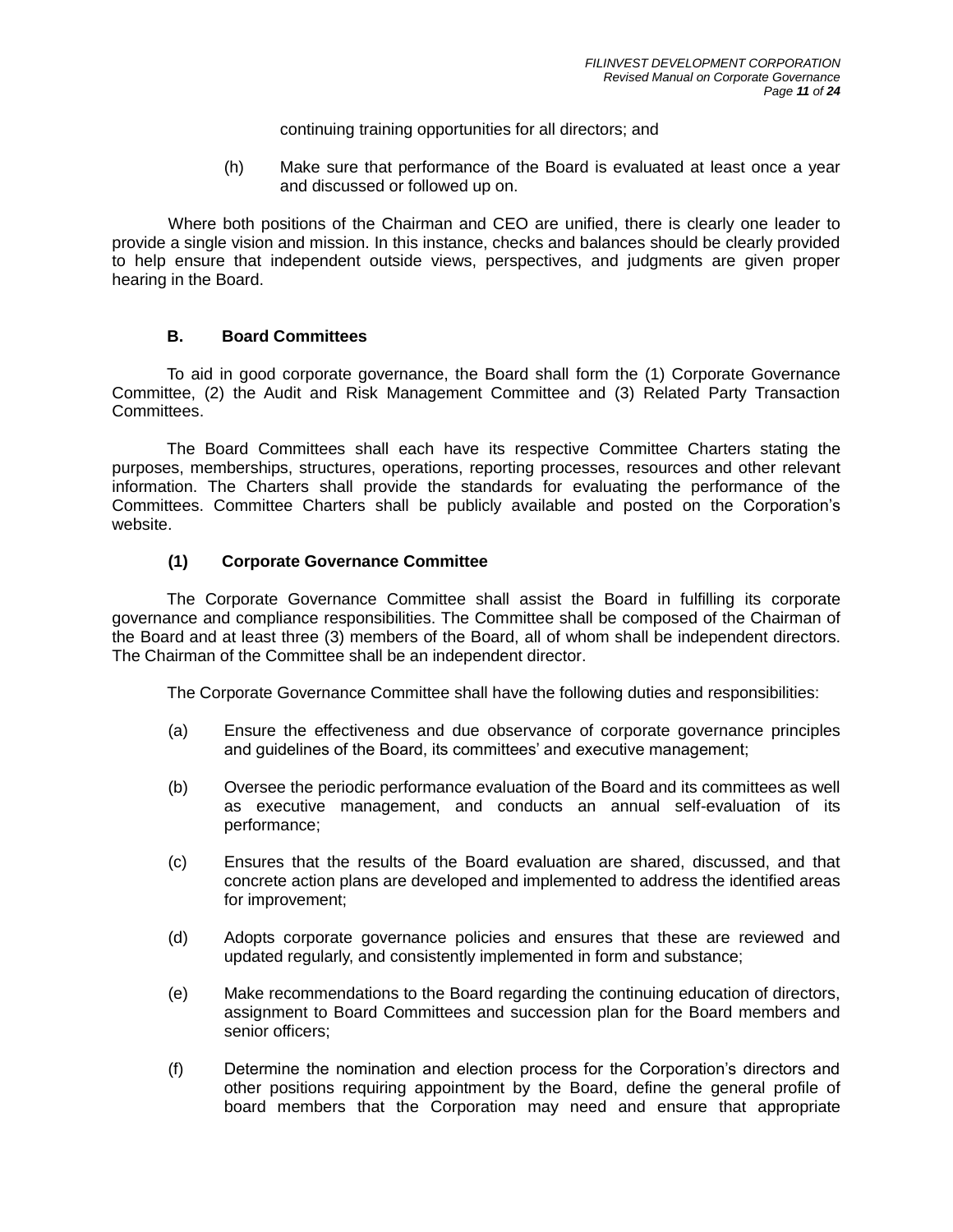knowledge, competencies and expertise will complement the existing skills of the Board;

- (g) Establishes a formal and transparent procedure to develop a policy for determining the remuneration of directors and officers that is consistent with the Corporation's culture and strategy as well as the business environment in which it operates;
- (h) Review the effectiveness of the system for monitoring compliance with laws and regulations and the results of management's investigation and follow-up (including disciplinary action) of any instances of noncompliance;
- (i) Review with the Compliance Officer, at least on annual basis, any legal or regulatory matter that could have a significant impact on the Corporation's financial statements, compliance with applicable laws and regulations, and inquiries received from regulators or governmental agencies; and
- (j) Obtain an annual report from the Compliance Officer regarding the adequacy of the Corporation's compliance program.

The Corporate Governance Committee shall also serve as the Nomination and Compensation Committee. It shall review and evaluate the qualifications of all persons nominated to the board as well as those nominated to other positions requiring appointment by the Board and assess the effectiveness of the Board's process and procedures in the election or replacement of directors.

#### **(2) Audit and Risk Management Committee**

The Board shall constitute an Audit and Risk Management Committee to be composed of at least three (3) qualified non-executive directors, preferably with accounting and financial background, majority of which shall be independent and should have related audit experience.

The Chairman of this Committee should be an independent director. He should inculcate in the minds of Board members the importance of management responsibilities in maintaining a sound system of internal control and the Board's oversight responsibility.

The Audit and Risk Management Committee shall have the following duties and responsibilities:

- (a) Internal Audit
- Recommend the approval of the Internal Audit Charter ("IA Charter"), which formally defines the role of Internal Audit and the audit plan as well as oversees the implementation of the IA Charter;
- Provide oversight financial management functions specifically in the areas of managing credit, market, liquidity, operational, legal and other risks of the Corporation, and crisis management;
- Provide oversight of the Corporation's internal and external auditors;
- Review and approve audit scope and frequency, and the annual internal audit plan;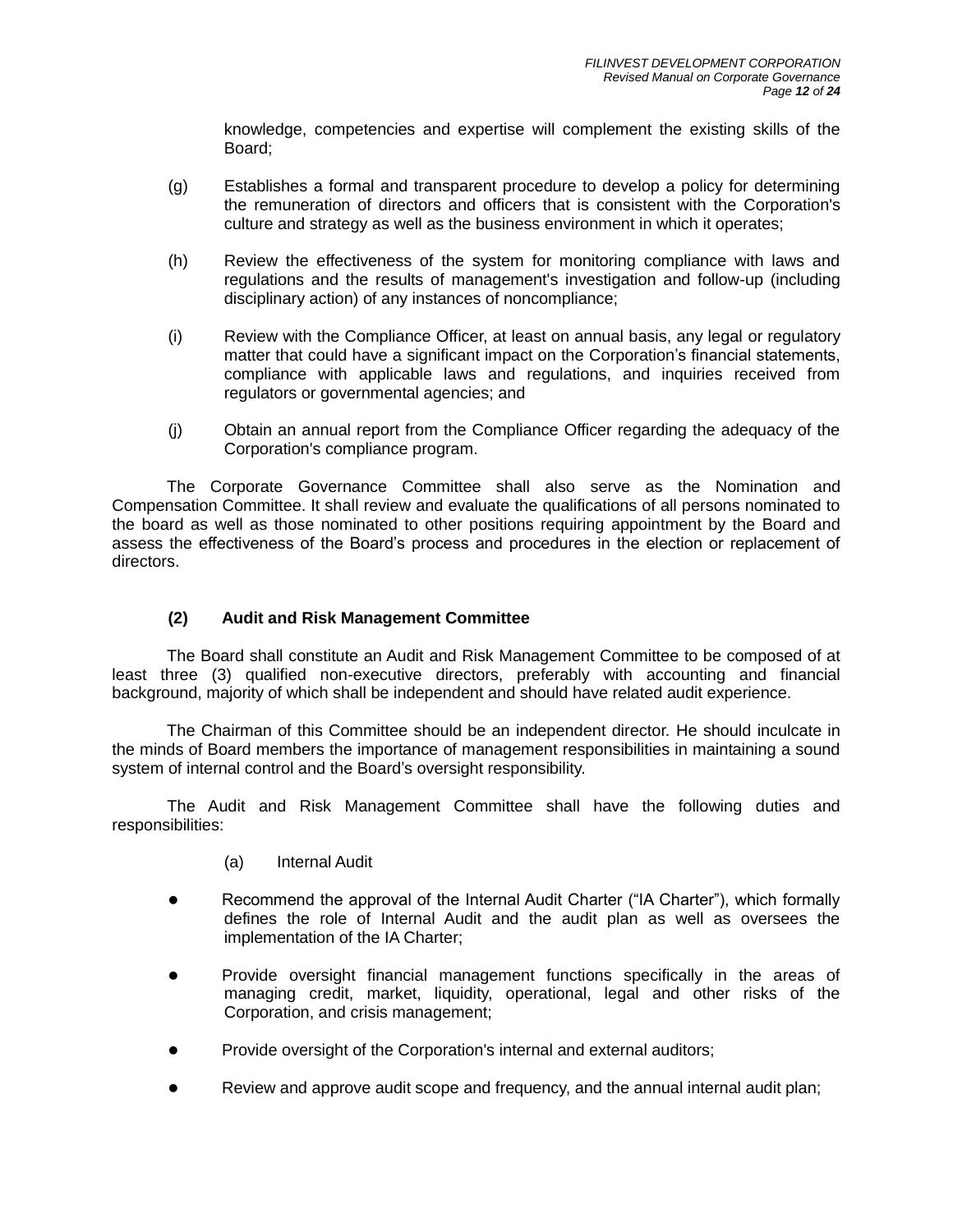- Discuss with the external auditor before the audit commences the nature and scope of the audit, and ensure coordination where more than one (1) audit firm is involved;
- Set up an internal audit department and consider the appointment of an internal auditor as well as an independent external auditor, the audit fee and any question of resignation or dismissal;
- Monitor and evaluate the adequacy and effectiveness of the Corporation's internal control system;
- Receive and review reports of internal and external auditors and regulatory agencies, where applicable, and ensure that management is taking appropriate corrective actions, in a timely manner, in addressing control and compliance functions with regulatory agencies;
- Review the quarterly, half-year and annual financial statements before submission to the Board with particular focus on the following matters:
	- Any change/s in accounting policies and practices
	- **Major judgmental areas**
	- Significant adjustments resulting from the audit
	- Going concern assumptions
	- Compliance with accounting standards
	- Compliance with tax, legal and regulatory requirements
- Coordinate, monitor, and facilitate compliance with existing laws, rules and regulations;
- Evaluate and determine non-audit work by external auditor and keep under review the non-audit fees paid to the external auditor both in relation to their significance to the auditor and in relation to the Corporation's total expenditure on consultancy. The non-audit work should be disclosed in the Annual Report; and
- Establish and identify the reporting line of the CAE so that the reporting level allows the internal audit activity to fulfill its responsibilities. The CAE shall report directly to the audit Committee functionally. The Audit committee shall ensure that the internal auditors shall have free and full access to the Corporation's records, properties and personnel relevant to the internal audit activity, and that the internal audit activity should be free from interference in determining the scope of internal auditing examinations, performing work, and communicating results, and shall provide a venue for the Audit Committee to review and approve the annual internal audit plan.
	- (b) Risk Management
- Develop and oversee the Corporation's risk management program;
- Oversee the system of limits to discretionary authority that the Board delegates to the Management, ensure that the system remains effective, that the limits are observed and that immediate corrective actions are taken whenever limits are breached;
- Advise the Board on its risk appetite levels and risk tolerance limits;
- Assess the probability of each identified risk becoming a reality and estimates its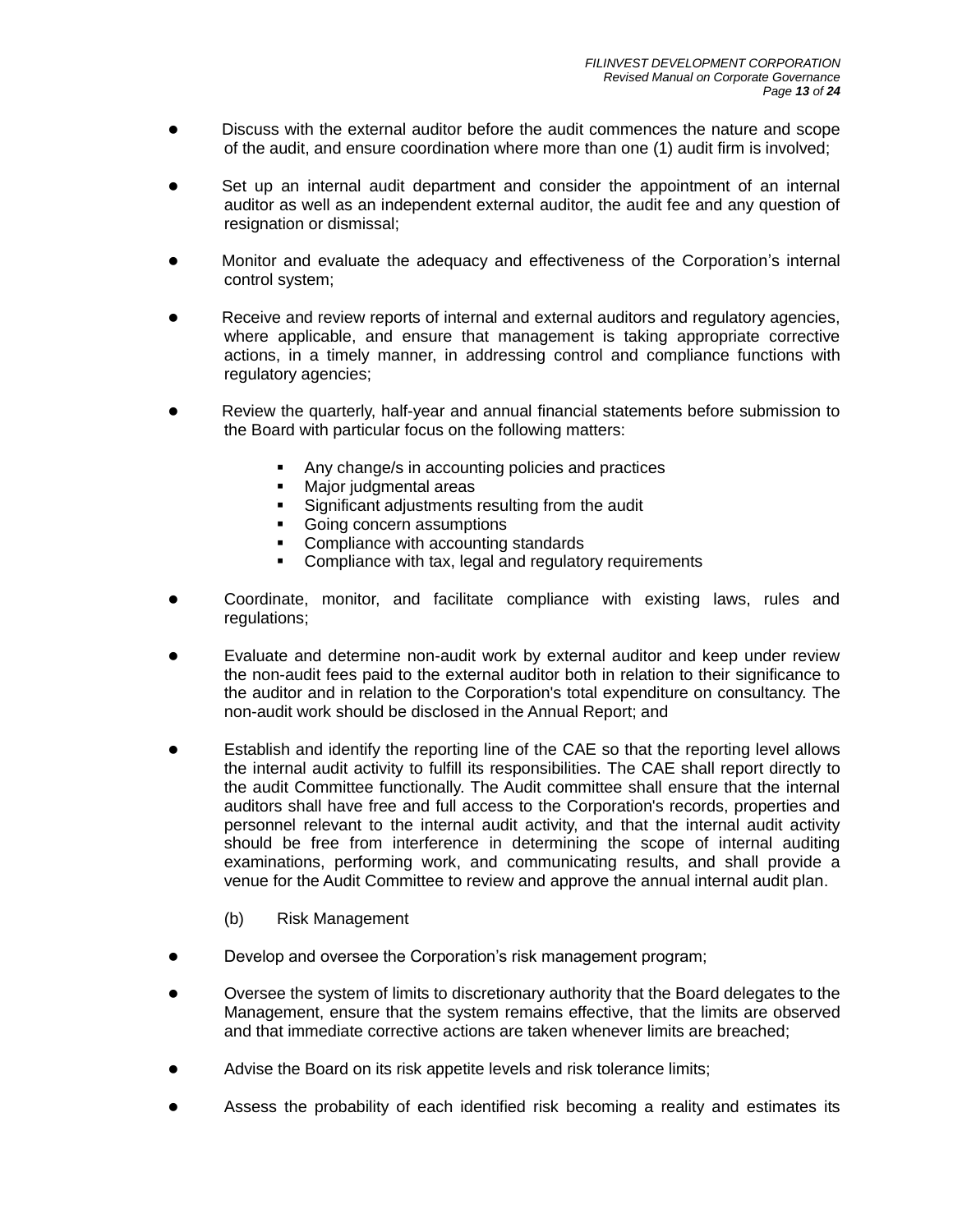possible significant financial impact and likelihood of occurrence;

- Provides oversight over Management's activities in managing credit, market, liquidity, operational, legal and other risk exposures of the corporation. This function includes regularly receiving information on risk exposures and risk management activities from Management; and
- Report to the Board on a regular basis, or as deemed necessary, the Corporation's material risk exposures, the actions taken to reduce the risks, and recommends further action or plans, as necessary;
- Performs other duties and responsibilities as the Committee may deem appropriate within the scope of its primary functions or as may be assigned by the Board; and
- Other duties and responsibilities are provided in the Audit and Risk Management Committee Charter.

# **(3) Related Party Transaction Committee**

The Board shall constitute a Related Party Transaction Committee to be composed of at least three (3) non-executive directors, two (2) of whom shall be independent, including the Chairman of the Committee.

The Related Party Transaction Committee shall have the following duties and responsibilities:

- (a) Conduct continuous evaluation and monitoring of existing relations among counterparties to ensure that all related parties are identified, RPTs are monitored, and subsequent changes in relationships with counterparties (from non-related to related and vice versa) are captured. Related parties, RPTs and changes in relationships should be reflected in the relevant reports to the Board and the SEC;
- (b) Evaluate all material RPTs to ensure that these are transacted on an arm's length basis and that no corporate or business resources of the company are misappropriated or misapplied, and to determine any potential reputational risk issues that may arise as a result of or in connection with the transactions.

In evaluating RPTs, the Committee may take into account the following:

- The related party's relationship to the Corporation and interest in the transaction;
- The material facts of the proposed RPT, including the proposed aggregate value of such transaction;
- The benefits to the Corporation of the proposed RPT;
- The availability of other sources of comparable products or services; and
- An assessment of whether the proposed RPT is on terms and conditions that are comparable to the terms generally available to an unrelated party under similar circumstances. The company should have an effective price discovery system in place and exercise due diligence in determining a fair price for RPTs.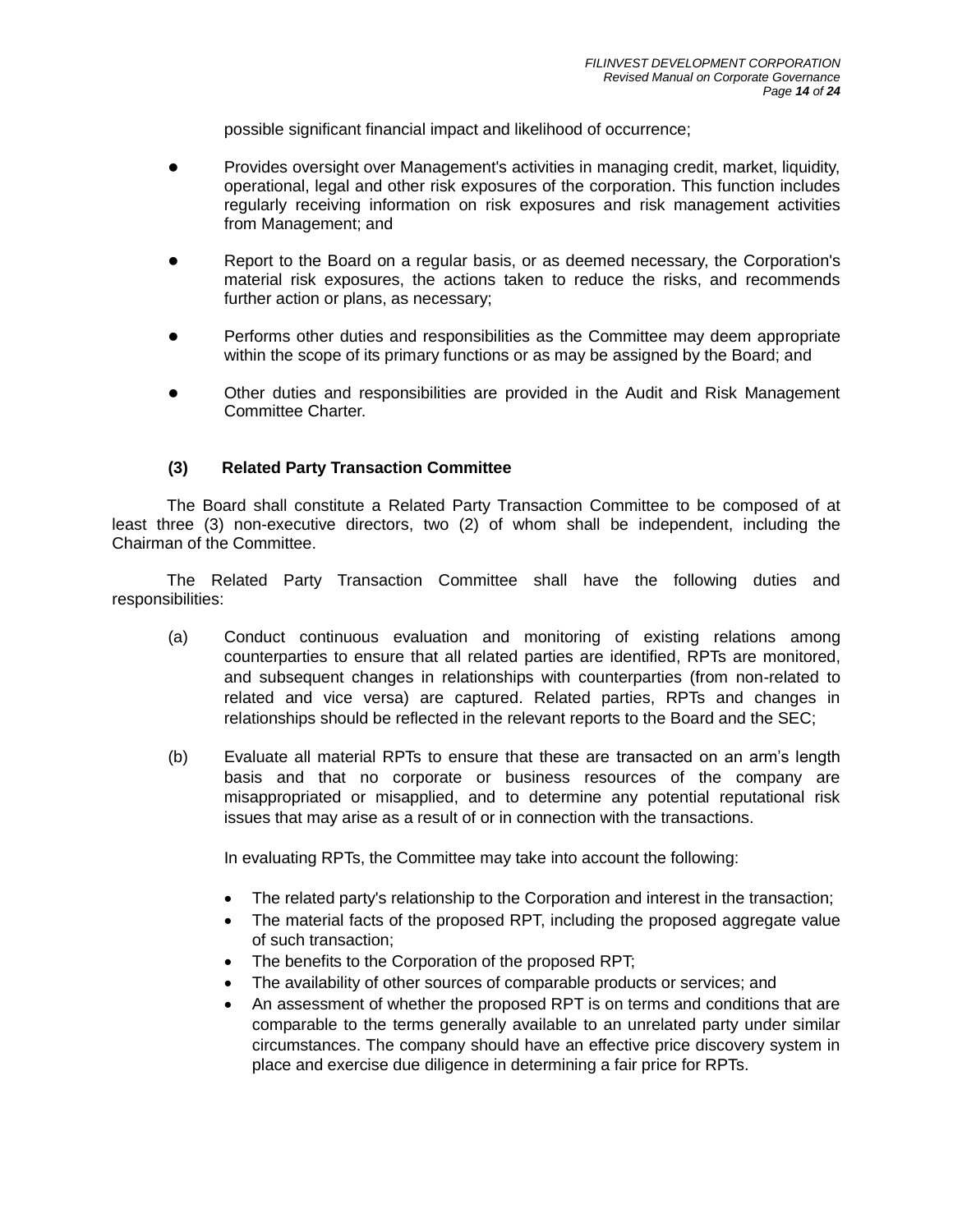- (c) Ensure that appropriate disclosure is made to the regulating and supervising authorities relating to the Corporation's RPT exposures, and policies on conflicts of interest or potential conflicts of interest;
- (d) Report to the Board on a regular basis, the status and aggregate exposures to each related party, as well as the total amount of exposures to all related parties;
- (e) Ensures that transactions with related parties, including write-off of exposures are subject to a periodic independent review or audit process; and
- (f) Oversees the implementation of the system for identifying, monitoring, measuring, controlling, and reporting RPTs, including a periodic review of RPT policies and procedures.

# **C. Supply Information**

<span id="page-15-0"></span>In order to fulfill their responsibilities, Board Members should be provided with complete, adequate and timely information prior to Board meetings on an ongoing basis.

Management has an obligation to supply the Board with complete, adequate information in a timely manner. The Board shall have separate and independent access to the Corporation's senior management.

The information may include the background or explanatory information relating to matters to be brought before the Board, copies of disclosure documents, budgets, forecasts and monthly interim financial statements. With respect to the budget, any variance between the projections and actual results should also be disclosed and explained.

Directors shall have a separate and independent access to Management and the Corporate Secretary. The role of the Corporate Secretary should be clearly defined and should include responsibility for ensuring that Board procedures are being followed and that applicable rules and regulations are complied. The Corporate Secretary should attend all board meetings.

The Board should have a procedure for directors, either individually or as a group, for the furtherance of their duties, to take independent professional advice, if necessary, at the Corporation's expense.

#### **D. Accountability and Audit**

<span id="page-15-1"></span>(1) The Board is primarily accountable to the shareholders and Management is primarily accountable to the Board. The Board should provide the shareholders with a balanced and understandable assessment of the Corporation's performance, position and prospects on a quarterly basis. The Management should provide all members of the Board with a balanced and understandable account of the Corporation's performance, position and prospects on a monthly basis. This responsibility should extend to interim and other price sensitive public reports and reports to regulators (if required). It should be primarily responsible in making financial reporting and internal control in accordance with the following guidelines.

> (a) Present a balanced and understandable assessment of the Corporation's position and prospects. The Board's responsibility to present a balanced and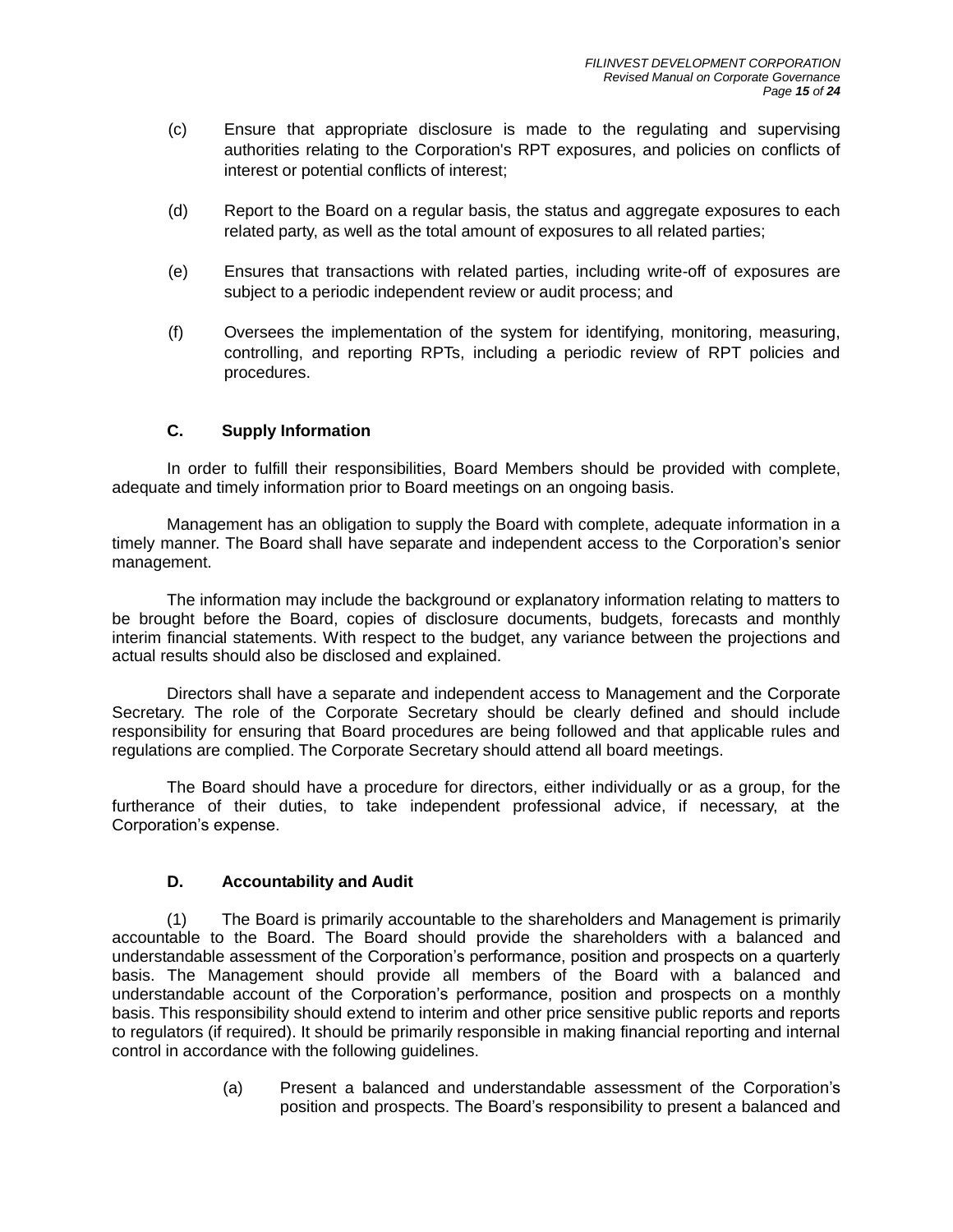understandable assessment should extend to interim and other pricesensitive public reports and reports to regulators as well as to information required to be presented by statutory requirements;

- (b) Explain their responsibility for preparing the accounts, for which there should be a statement by the auditors about their reporting responsibilities;
- (c) Report that the business is a going concern, with supporting assumptions or qualifications, if necessary;
- (d) Maintain a sound and effective system of internal control to safeguard stakeholders' investment and the Corporation's assets for the benefit of all stockholders and other stakeholders;
- (e) Based on the approved audit plans, scope and frequency of audits, ensure that the internal audit examinations cover, at least, the evaluation of the adequacy and effectiveness of controls encompassing the organization's governance, operations, information systems, to include reliability and integrity of financial and operational information, effectiveness and efficiency of operations, safeguarding of assets, and compliance with laws, rules, regulations, and contracts;
- (f) Ensure that the Corporation consistently complies with the financial reporting requirements of the Commission.
- (g) Require the chief executive to render to the Audit Committee and senior management an annual report on the internal audit department's activity, purpose, authority, responsibility and performance relative to the audit plans and strategies approved by the Audit Committee of the Board. Such annual report should include significant risk exposures and control issue, corporate governance issues, and other matters needed or requested by the Board and senior management. The chief audit executive's annual report shall likewise be made available to the stockholders of the company. Internal auditors shall report that their activities are "conducted in accordance with the Standards for Professional Practice of the Internal Auditing". Otherwise, the chief audit executive shall disclose to the Board and senior management that it has not yet achieved full compliance with the standards for the professional practice of internal auditing.
- (h) The external auditor should be rotated or changed every five (5) years or earlier, or the signing partner of the external auditing firm assigned to the Corporation, should be changed with the same frequency.

(2) The Board, after consultations with the Audit Committee, shall recommend to the stockholders an external auditor duly accredited by the Commission who shall undertake an independent audit of the Corporation, and shall provide an objective assurance on the manner by which the financial statements shall be prepared and presented to the stockholders. The external auditor shall not, at the same time, provide internal audit services to the Corporation. Non-audit work may be given to the external auditor, provided it does not conflict with his duties as an independent auditor, or does not pose a threat to his independence.

If the external auditor resigns, is dismissed or ceases to perform his services, the reason/s for and the date of effectivity of such action shall be reported in the Corporation's annual and current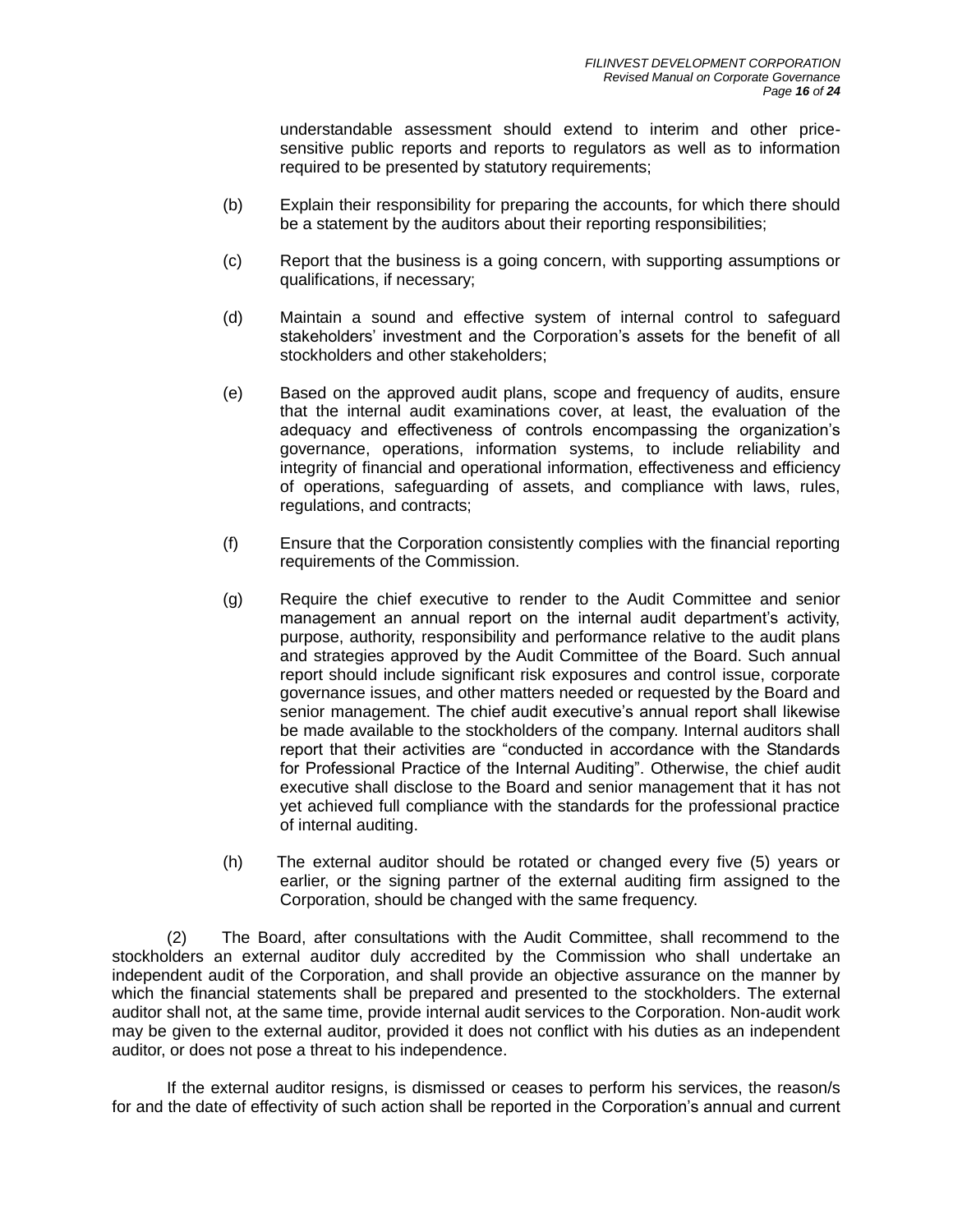reports. The report shall include a discussion of any disagreement between him and the Corporation on accounting principles or practices, financial disclosures or audit procedures which the former auditor and the Corporation failed to resolve satisfactorily. A preliminary copy of the said report shall be given by the Corporation to the external auditor before its submission.

If the external auditor believes that any statement made in an annual report, information statement or any report filed with the Commission or any regulatory body during the period of his engagement is incorrect or incomplete, he shall give his comments or views on the matter in the said reports.

(3) The Audit Committee Charter shall include the Audit Committee's responsibility on assessing the integrity and independence of external auditors and exercising effective oversight to review and monitor the external auditor's independence and objectivity and the effectiveness of the audit process, taking into consideration relevant Philippine professional and regulatory requirements. The Charter shall also contain the Audit Committee's responsibility on reviewing and monitoring the external auditor's suitability and effectiveness on an annual basis

# **E. Corporate Secretary**

<span id="page-17-0"></span>The Corporate Secretary is an officer of the Corporation. His loyalty to the mission, vision and specific business objectives of the corporate entity come with his duties.

Considering his varied functions and duties, he must possess administrative and interpersonal skills, and if he is not the general counsel, then he must have some legal skills. He must also have some financial and accounting skills.

The Corporate Secretary shall have the following duties and responsibilities:

- (1) Gather and analyze all documents, records and other information essential to the conduct of his duties and responsibilities to the Corporation;
- (2) As to agenda, get a complete schedule thereof at least for the current year and put the Board on notice before every meeting in accordance with the by-laws;
- (3) Inform members of the Board, in accordance with the by-laws, of the agenda of the meetings at least five (5) working days in advance, and ensures that the members have before them accurate information that will enable them to arrive at intelligent decisions on matters that require their approval;
- (4) Attend all Board meetings, except when justifiable causes prevent him from doing so, and maintain records of the same;
- (5) Advise on the establishment of the board committees and their terms of reference and ensures that all Board procedures, rules and regulations are strictly followed by the members;
- (6) Responsible for the safekeeping and preservation of the integrity of the minutes of the meetings of the Board and its committees, as well as the other official records of the Corporation;
- (7) Keep abreast on relevant laws, regulations, all governance issuances, relevant industry developments and operations of the Corporations, and advises the Board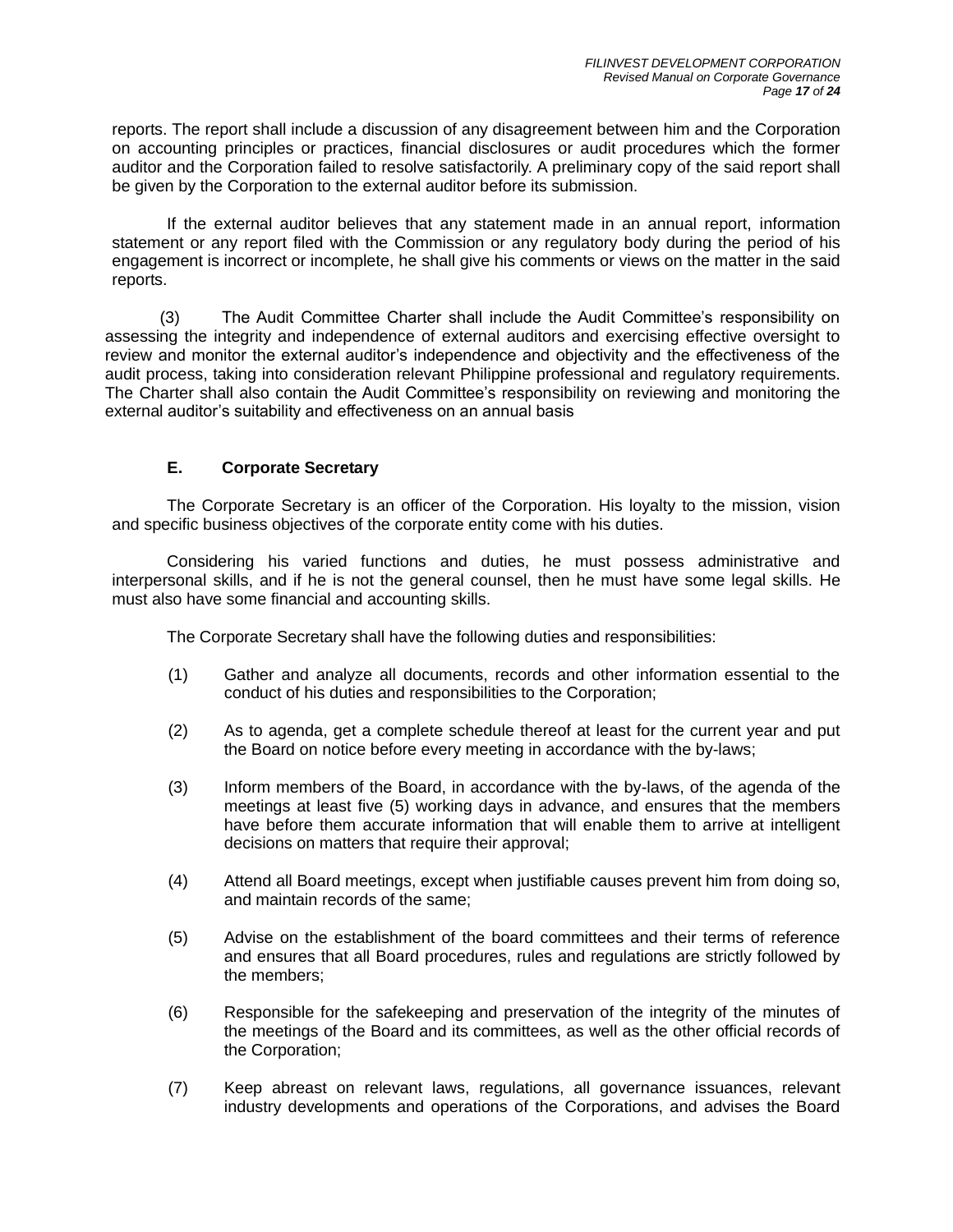and the Chairman on all relevant issues as they arise;

- (8) Work fairly and objectively with the Board, Management, stockholders and other stakeholders and contributes to the flow of information between the Board and the Management, the Board and its committees, and the Board and its stakeholders, including shareholders; and
- (9) Perform required administrative functions;
- (10) Have a working knowledge of the operations of the Corporation;
- (11) Oversee the drafting of the by-laws and ensures that they conform with the regulatory requirements; and
- (12) Perform such other duties and responsibilities as may be provided by the Commission.

#### **F. Compliance Officer**

<span id="page-18-0"></span>To insure adherence to corporate principles and best practices, the Board shall appoint a Compliance Officer who shall hold the position of at least a Senior Vice President or its equivalent. He/She shall have direct reporting responsibilities to the Chairman of the Board.

The Compliance Officer shall perform the following duties:

- (1) Ensure the proper onboarding of new directors (i.e. orientation on the Corporation's business and charter documents);
- (2) Monitor, review, evaluate, and ensure compliance by the Corporation, its officers and directors with the relevant laws, rules and regulations as well as the provisions and requirements of this Revised Manual;
- (3) Appear before the Commission upon summons on similar matters that need to be clarified by the same;
- (4) Determine violation/s of the Revised Manual, reports the matter to the Board and recommend penalty for violation thereof for further review and approval of the Board;
- (5) Issue a certification every January  $30<sup>th</sup>$  of the year on the extent of the Corporation's compliance with this Manual for the completed year, explaining the reason/s of the latter's deviation from the same; and
- (6) Identify and monitor compliance with the rules and regulations of regulatory agencies, and take appropriate corrective measures to address all regulatory issues and concerns in collaboration with other departments.

The appointment of the Compliance Officer shall be immediately disclosed to the Commission on SEC Form 17-C. All correspondence relative to his functions as such shall be addressed to the said Officer.

The Compliance Officer may concurrently occupy other positions in the Corporation, except for the office of the Corporate Secretary. No additional compensation shall be paid to the officer who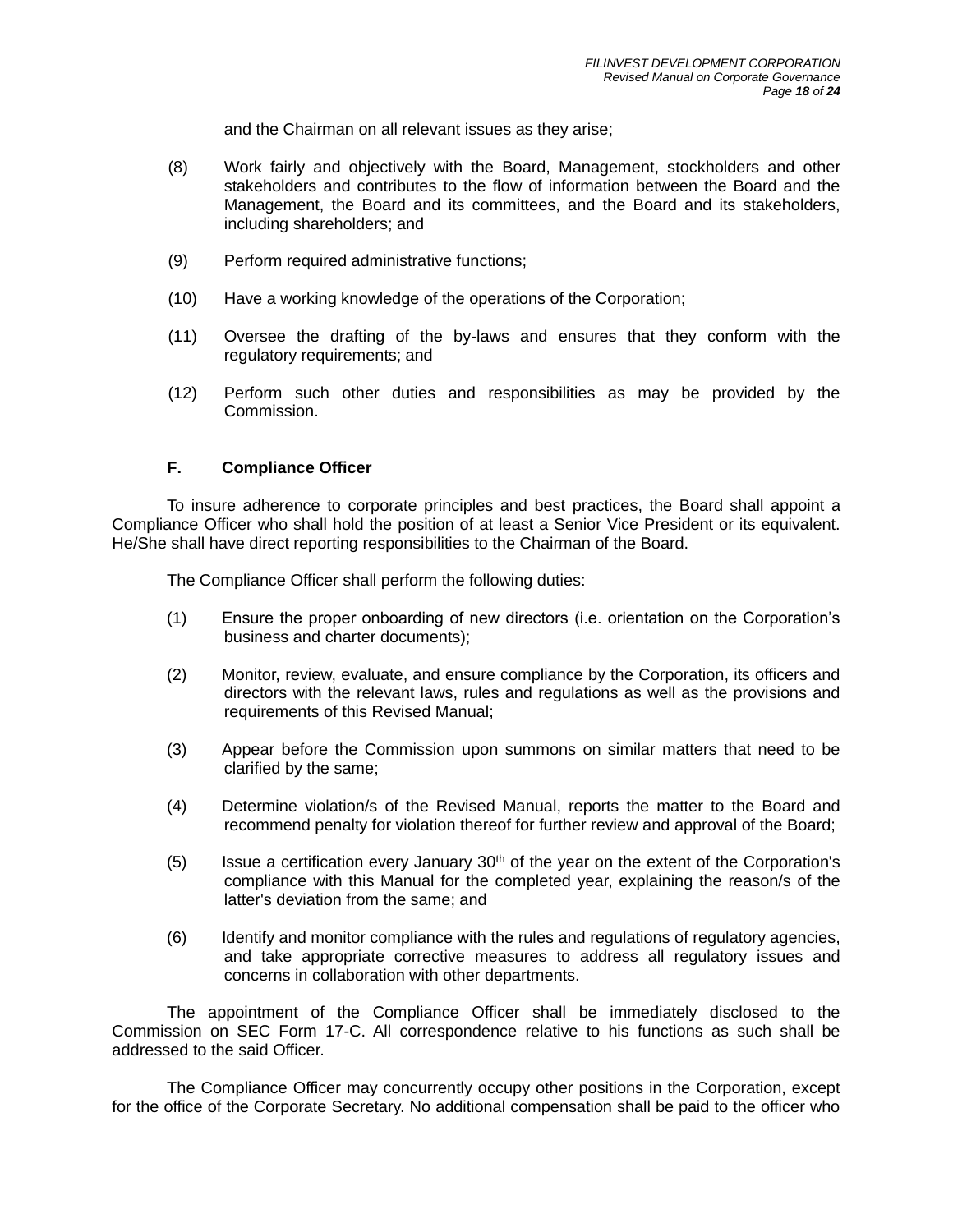is also the Compliance Officer.

#### **G. Internal Auditor**

<span id="page-19-0"></span>The Corporation shall have in place an independent internal audit function which shall be performed by an Internal Auditor or a group of Internal Auditors, through which its Board, senior management, and stockholders shall be provided with reasonable assurance that its key organizational and procedural controls are effective, appropriate, and complied with.

The Internal Auditor shall report to the Audit Committee.

The minimum internal control mechanisms for management's operational responsibility shall center on the CEO, being ultimately accountable for the Corporation's organizational and procedural controls.

The scope and particulars of a system of effective organizational and procedural controls shall be based on the following factors: the nature and complexity of the business and the business culture; the volume, size and complexity of transactions; the degree of risk, the degree of centralization and delegation of authority; the extent and effectiveness of information technology; and the extent of regulatory compliance.

# <span id="page-19-1"></span>**IV. COMMUNICATION PROCESS**

This Revised Manual shall be available for inspection by any stockholder of the Corporation at reasonable hours on business days.

All directors, executives, division and department heads are tasked to ensure the thorough dissemination of this Manual to all employees and related third parties, and to likewise enjoin compliance in the process.

An adequate number of printed copies of this Revised Manual must be reproduced under the supervision of the Human Resources Department ("HRD"), with a minimum of at least one (1) hard copy of the Manual per department.

#### <span id="page-19-2"></span>**V. TRAINING PROCESS**

If necessary, funds shall be allocated by the Chief Financial Officer ("CFO") or its equivalent officer for the purpose of conducting an orientation program as well as the annual continuing training workshop to operationalize this Revised Manual.

A director may, before assuming as such, be required to attend a seminar on corporate governance which shall be conducted by a duly recognized private or government institute.

#### <span id="page-19-3"></span>**VI. REPORTORIAL OR DISCLOSURE SYSTEM**

The reports or disclosures required under this Revised Manual shall be prepared and submitted to the Commission by the responsible Committee or officer through the Corporation's Compliance Officer.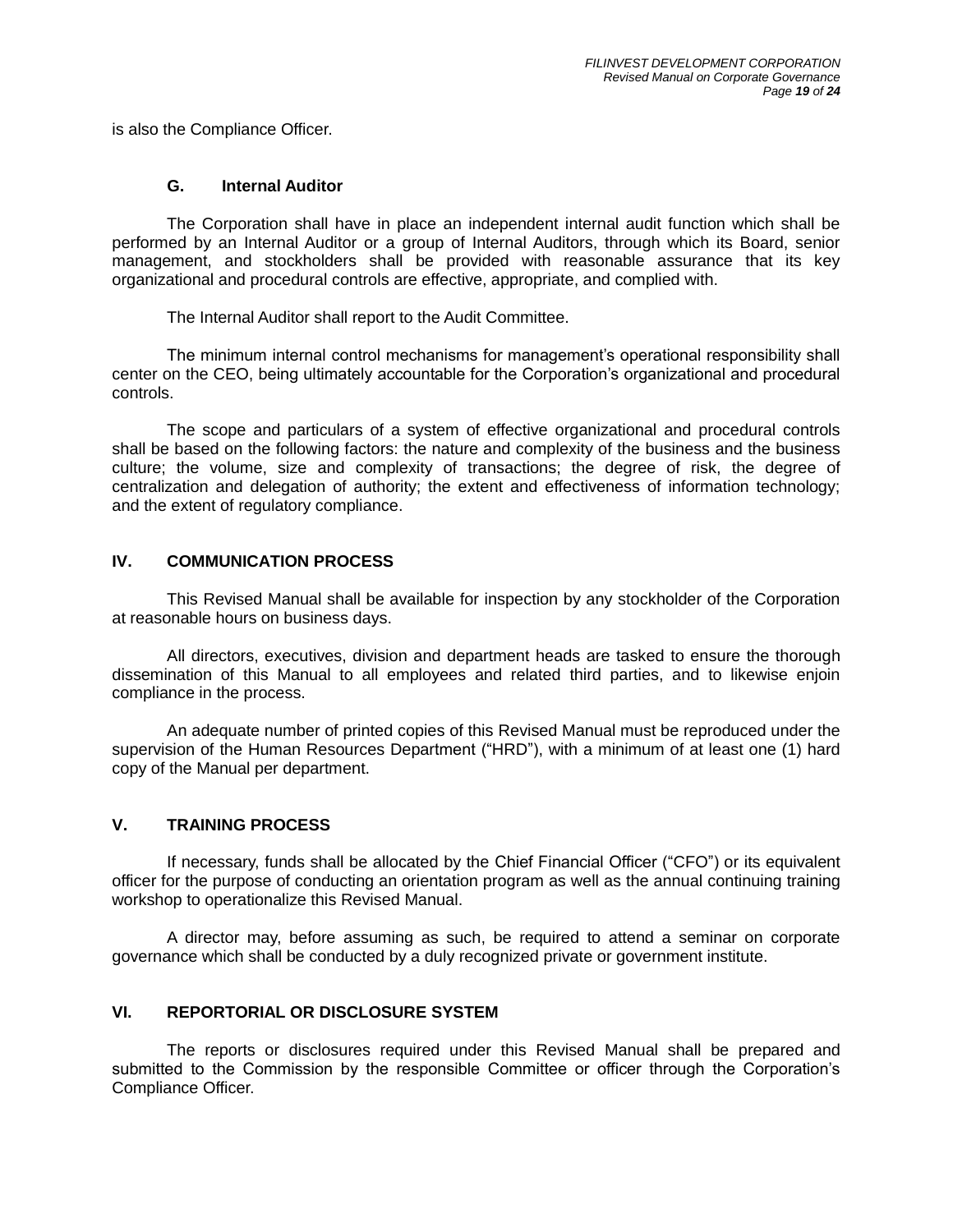It is therefore essential that all material information about the Corporation which could adversely affect its viability or the interest of its stockholders and other stakeholders should be publicly and timely disclosed in accordance with the rules and regulations of the Commission and the exchange. Such information shall include, among others, earnings results, acquisition or disposition of significant assets, off balance sheet transactions, related party transactions, and direct and indirect remuneration of members of the Board, Management and key officers, including termination and retirement. The Board of the offeree company should appoint an independent party to evaluate the fairness of the transaction price on the acquisition or disposal of assets.

Other information that shall always be disclosed includes remuneration (including stock options) of all directors and senior management, corporate strategy, and off balance sheet transactions.

All disclosed information shall be released via the approved stock exchange procedure for company announcements as well as through the annual report.

The Board shall therefore commit at all times to full disclosure of material information dealings. All directors and officers shall likewise be required to report any dealings in the Corporation's shares within three (3) business days. It shall cause the filing of all required information through the appropriate Exchange mechanisms for listed companies and submissions to the Commission for the interest of its stockholders and other stakeholders.

The Corporation's corporate governance policies, programs and procedures should be contained in its Manual on Corporate Governance, which should be submitted to the regulators and posted on the Corporation's website. The Corporation shall also use media and analysts' briefings as communication channels to ensure the timely and accurate dissemination of public, material and relevant information to its shareholders and other investors.

#### <span id="page-20-0"></span>**VII. SHAREHOLDERS' BENEFITS**

The Corporation recognizes that the most cogent proof of good corporate governance is that which is visible to the eyes of its investors. Therefore, the following provisions are issued for the guidance of all internal and external parties concerned, as governance covenant between the Corporation and all its investors.

The Board shall be committed to respect the following rights of the stockholders:

#### **A. Right to Nominate and Vote**

- Shareholders shall have the right to elect, remove and replace directors and vote on certain corporate acts in accordance with the Corporation Code.
- Cumulative voting shall be used in the election of directors.
- A director shall not be removed without cause if it will deny minority shareholders representation in the Board.

#### **B. Power of Inspection**

• All shareholders shall be allowed to inspect corporate books and records including minutes of Board meetings and stock registries in accordance with the Corporation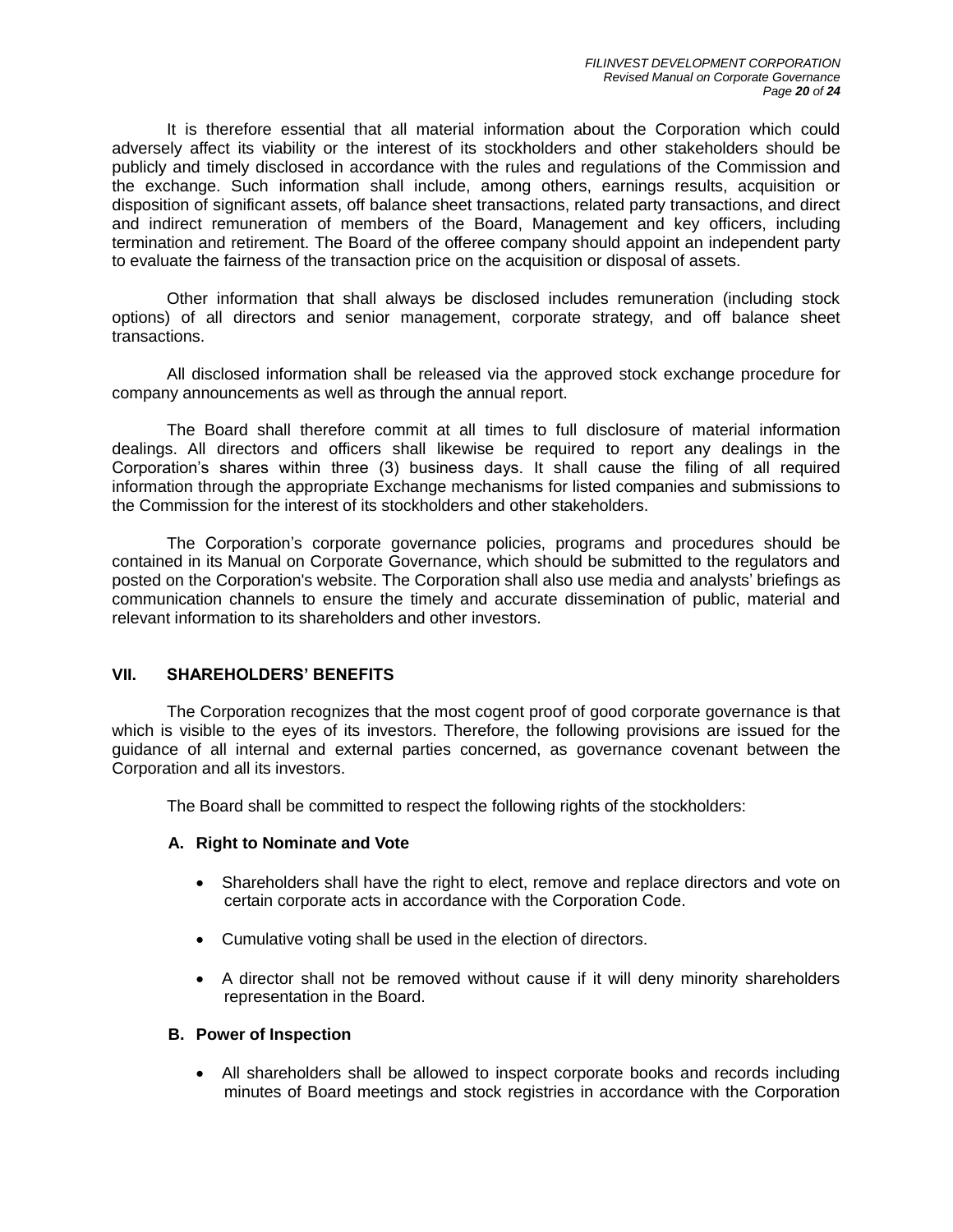Code, during business hours and upon prior written notice to the Corporation.

 All Shareholders shall be furnished with annual reports, including financial statements, without cost or restrictions.

#### **C. Right to Information**

- The Shareholders shall be provided, upon request, with periodic reports which disclose personal and professional information about the directors and officers and certain other matters such as their holdings of the Corporation's shares, dealings with the Corporation, relationships among directors and key officers, and the aggregate compensation of directors and officers.
- The minority shareholders shall be granted the right to propose the holding of a meeting, and the right to propose items in the agenda of the meeting, provided the items are for legitimate business purposes.
- The minority shareholders shall have access to any and all information relating to matters for which the management is accountable for and to those relating to matters for which the management shall include such information and, if not included, then the minority shareholders shall be allowed to propose to include such matters in the agenda of stockholders' meeting, being within the definition of "legitimate purposes".

#### **D. Right to Dividends**

- Shareholders shall have the right to receive dividends subject to the discretion of the Board.
- The Commission may direct the Corporation to declare dividends when its retained earnings shall be in excess of 100% of its paid-in capital stock, except: i) when justified by definite corporate expansion projects or programs approved by the Board; or ii) when the Corporation is prohibited under any loan agreement with any financial institution or creditor, whether local or foreign, from declaring dividends without its consent, and such consent has not been secured; or iii) when it can be clearly shown that such retention is necessary under special circumstances obtaining in the Corporation, such as when there is a need for special reserve for probable contingencies.

#### **E. Appraisal Right**

- The Shareholders shall have appraisal right or the right to dissent and demand payment of the fair value of their shares in the manner provided for under Section 82 of the Corporation Code of the Philippines, under any of the following circumstances:
	- i. In case any amendment to the articles of incorporation has the effect of changing or restricting the rights of any stockholder or class of shares, or of authorizing preferences in any respect superior to those of outstanding shares of any class, or of extending or shortening the term of corporate existence;
	- ii. In case of sale, lease, exchange, transfer, mortgage, pledge or other disposition of all or substantially all of the corporate property and assets as provided in the Corporation Code; and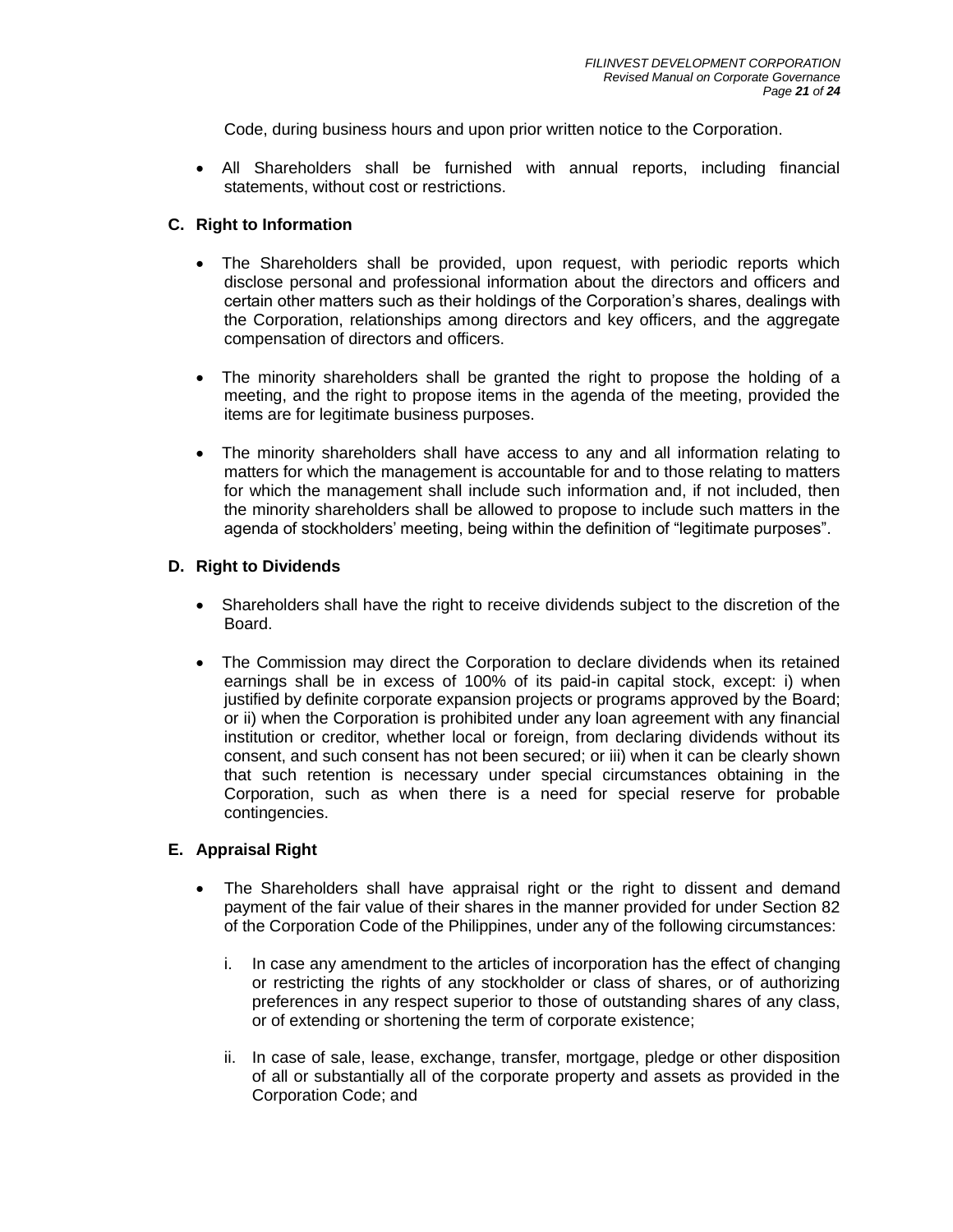iii. In case of merger or consolidation.

#### **F. Right to Attend and Participate in Shareholders' Meetings**

- The Board should be transparent and fair in the conduct of the annual and special shareholders' meetings of the Corporation. The shareholders should be encouraged to personally attend such meetings and shall be notified of the date and place of the meeting at least 28 days before the meeting. If they cannot attend, they should be apprised ahead of time of their right to appoint a proxy. Subject to the requirements of the By-Laws, the exercise of that right shall not be unduly restricted and any doubt about the validity of a proxy should be resolved in the shareholder's favor.
- The results of the votes taken during the most recent annual or special stockholders' meetings shall be made publicly available within the next working day. The minutes of such meetings shall likewise be posted on the Corporation's website within five (5) business days from the date of the meeting.
- It shall be the duty of the directors to promote shareholder rights, remove impediments to the exercise of shareholders' rights and allow possibilities to seek redress for violation of their rights. They shall encourage the exercise of shareholders' voting rights and the solution of collective action problems through appropriate mechanisms. They shall be instrumental in removing excessive costs and other administrative or practical impediments to shareholders participating in meetings and/or voting in person. The directors shall pave the way for the electronic filing and distribution of shareholder information necessary to make informed decisions subject to legal constraints.

#### <span id="page-22-0"></span>**VIII. BUSINESS ETHICS AND EMPLOYEE PARTICIPATION**

- A. The Board shall adopt a Code of Business Conduct and Ethics, which provides the standards for professional and ethical behavior, as well as articulate acceptable and unacceptable conduct and practices in internal and external dealings. The Code should be properly disseminated to the Board, senior management and employees. It should also be disclosed and made available to the public through the company website.
- B. The Board shall establish policies, programs and procedures that encourage employees to actively participate in the realization of the Corporation's goals and in its governance.
- C. The Board shall adopt an anti-corruption policy and program in its Code of Business Ethics and Conduct. Further, the Board should disseminate the policy and program to employees across the organization through trainings to embed them in the Corporation's culture.
- D. The Board shall establish a framework for whistleblowing that allows employees to freely communicate their concerns about illegal or unethical practices, without fear of retaliation and to have direct access to an independent member of the Board or a unit created to handle whistleblowing concerns. The Board should be conscientious in establishing the framework, as well as in supervising and ensuring its enforcement.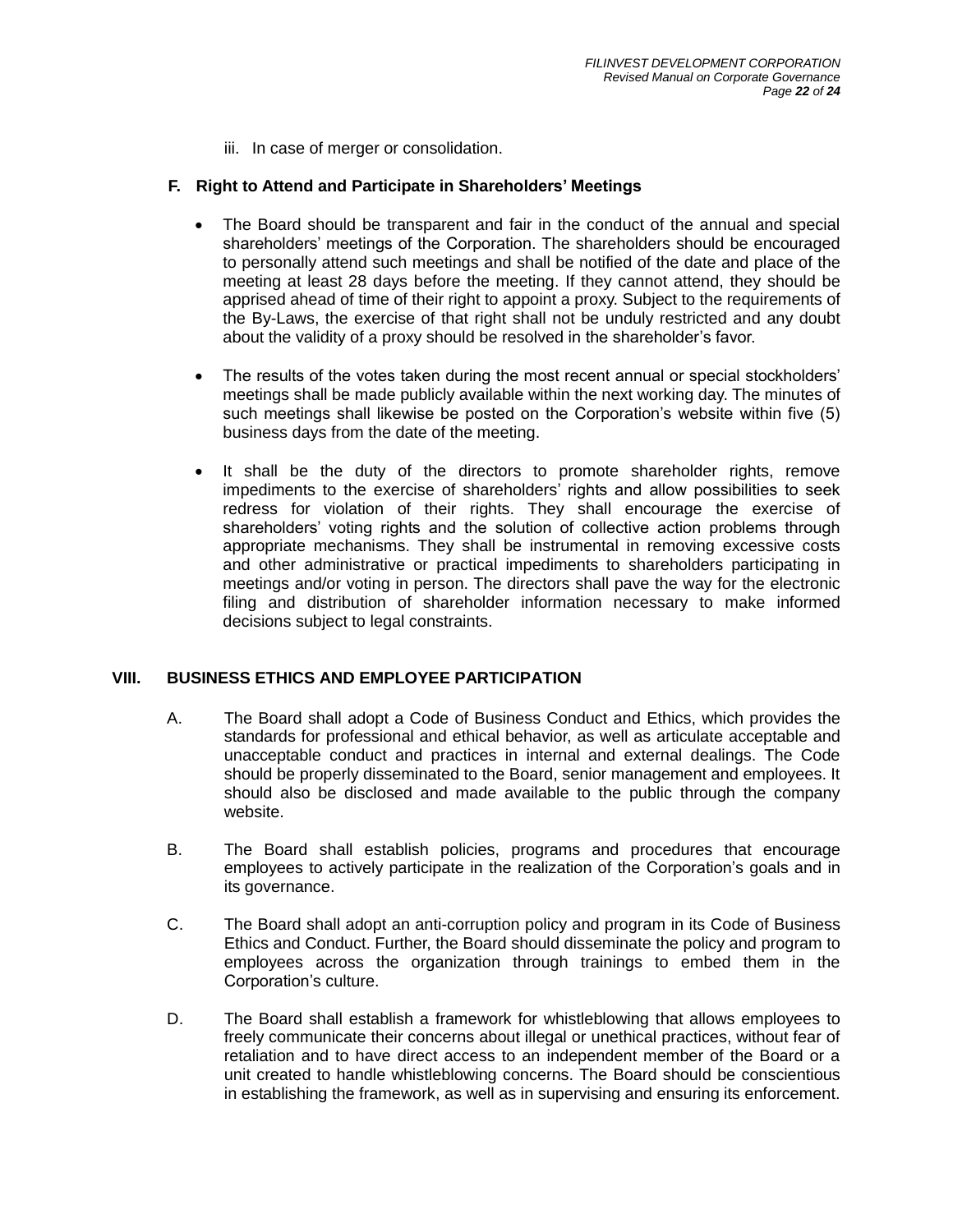# <span id="page-23-0"></span>**IX. MONITORING AND ASSESSMENT**

- A. Each Committee shall report regularly to the Board of Directors.
- B. The Compliance Officer shall establish an evaluation system to determine and measure compliance with this Revised Manual. Any violation thereof shall subject the responsible officer or employee to the penalty provided under Part XII of this Revised Manual.
- C. The establishment of such evaluation system, including the features thereof, shall be disclosed in the Corporation's annual report (SEC Form 17-A) or in such form of report that is applicable to the Corporation. The adoption of such performance evaluation system must be covered by a Board approval.
- D. This Revised Manual shall be subject to quarterly review unless the same frequency is amended by the Board.
- E. All business processes and practices being performed within any department or business unit of the Corporation that are not consistent with any portion of this Manual shall be revoked unless upgraded to the compliant extent.

#### <span id="page-23-1"></span>**X. GOVERNANCE AND SELF-RATING SYSTEM**

In order to measure the performance of the Board of Directors, on annual basis, the Board and all Board Committees of the Corporation shall accomplish the Self-Assessment Sheet. The results shall be consolidated and presented by the Compliance Officer to the Board to through the Corporate Governance Committee.

#### <span id="page-23-2"></span>**XI. PENALTIES FOR NON-COMPLIANCE WITH THE REVISED MANUAL**

The Compliance Officer shall be responsible for determining violation/s through notice and hearing and shall recommend to the Chairman of the Board the imposable penalty for such violation, for further review and approval of the Board.

> *- Remainder of this page intentionally left blank. Signature page follows. -*